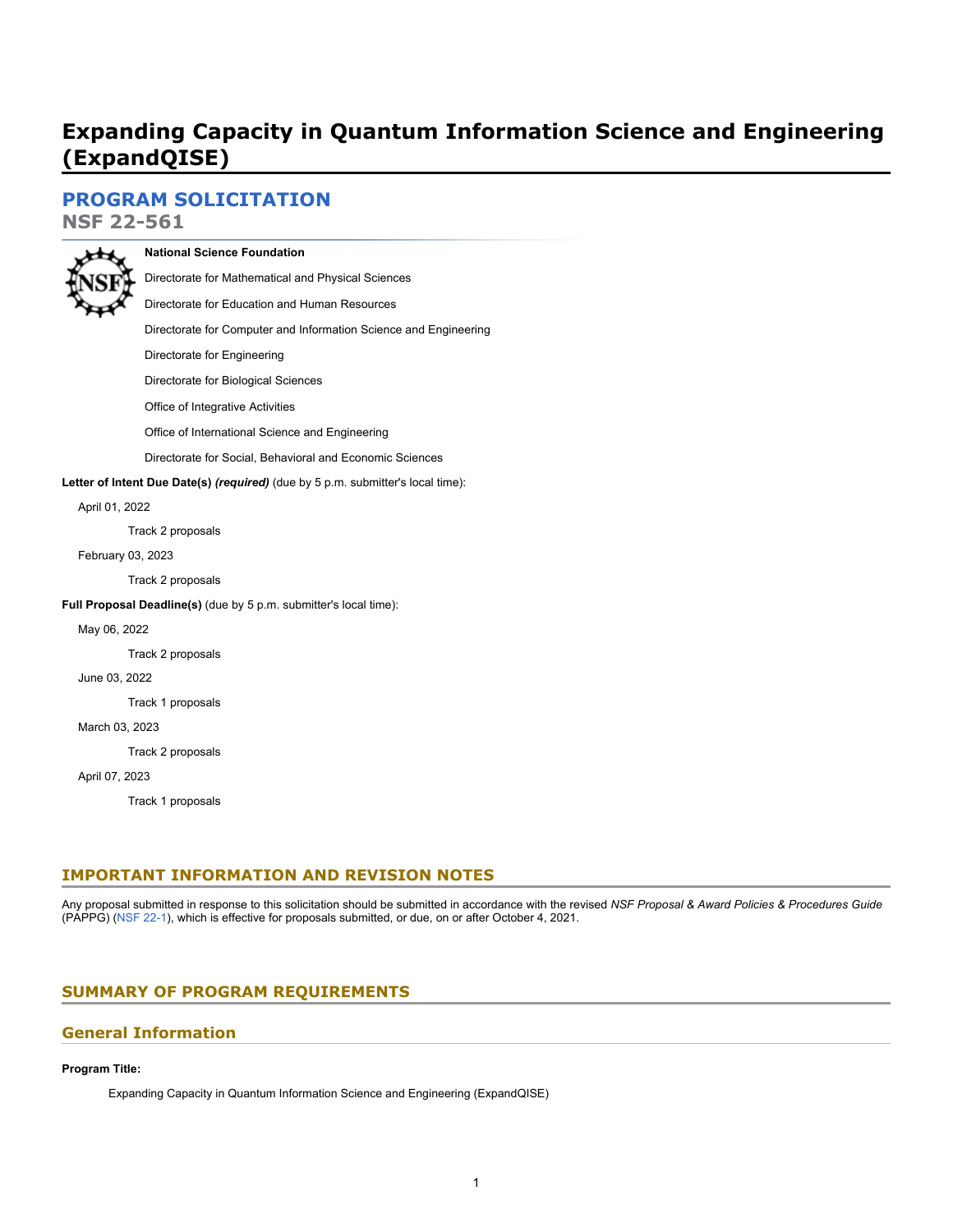#### **Synopsis of Program:**

The NSF Expanding Capacity in Quantum Information Science and Engineering (ExpandQISE) program aims to increase research capacity and broaden participation in Quantum Information Science and Engineering (QISE) and related disciplines through the creation of a diversified investment portfolio in research and education that will lead to scientific and engineering breakthroughs, while securing a talent pipeline in a field where workforce needs of industry, government and academia continue to outgrow the available talent. **This funding opportunity applies to Institutions of Higher Education that in the most recent five calendar years before publication of this solicitation received not more than \$5,000,000 total in federal funding for QISE research as described in Focus areas 1, 2, and 3, in Section II "Program Description" of this solicitation.** The ExpandQISE program helps build and maintain a close connection between new efforts and existing impactful work done at the existing QISE Centers or leading QISE research Institutions, while creating and nurturing necessary critical mass at Institutions not yet fully involved in QISE. In keeping with the NSF goal of increasing the participation of all members of society in the scientific enterprise, institutions at which more than 50% of enrolled students come from groups that are currently under-represented in the sciences, e.g. minority-serving institutions (MSIs), are especially encouraged to apply.

#### **Cognizant Program Officer(s):**

*Please note that the following information is current at the time of publishing. See program website for any updates to the points of contact.*

- Tomasz Durakiewicz, MPS, telephone: (703) 292-4892, email: [tdurakie@nsf.gov](mailto:tdurakie@nsf.gov)
- John D. Gillaspy, MPS, telephone: (703) 292-7173, email: [JGILLASP@nsf.gov](mailto:JGILLASP@nsf.gov)
- Luis A. Cubano, EHR, telephone: (703) 292-7941, email: [lcubano@nsf.gov](mailto:lcubano@nsf.gov)
- Abiodun Ilumoka, EHR, telephone: (703) 292-2703, email: [ailumoka@nsf.gov](mailto:ailumoka@nsf.gov)
- Vinod K. Lohani, EHR, telephone: (703) 292-2330, email: [vlohani@nsf.gov](mailto:vlohani@nsf.gov)
- Wu He, EHR, telephone: (703) 292-7593, email: [wuhe@nsf.gov](mailto:wuhe@nsf.gov)
- Nadia A. El-Masry, ENG, telephone: (703) 292-4975, email: [nelmasry@nsf.gov](mailto:nelmasry@nsf.gov)
- Rosa Lukaszew, ENG, telephone: (703) 292-8103, email: [rlukasze@nsf.gov](mailto:rlukasze@nsf.gov)
- Pinaki Mazumder, CISE, telephone: (703) 292-7375, email: [pmazumde@nsf.gov](mailto:pmazumde@nsf.gov)

#### **Applicable Catalog of Federal Domestic Assistance (CFDA) Number(s):**

- 47.041 --- Engineering
- 47.049 --- Mathematical and Physical Sciences
- 47.070 --- Computer and Information Science and Engineering
- 47.074 --- Biological Sciences
- 47.075 --- Social Behavioral and Economic Sciences
- 47.076 --- Education and Human Resources
- 47.079 --- Office of International Science and Engineering
- 47.083 --- Office of Integrative Activities (OIA)

### **Award Information**

**Anticipated Type of Award:** Standard Grant or Continuing Grant

#### **Estimated Number of Awards:** 50 to 62

- Track 1: Individual PI awards: up to 25 awards in FY22 and up to 25 awards in FY23
- Track 2: Team awards: up to 6 awards in FY22 and up to 6 awards in FY23

#### **Anticipated Funding Amount:** \$20,000,000

- Track1 awards are anticipated to be up to \$800,000 total per award for a duration up to 3 years pending the availability of funds and quality of proposals received.
- Track 2 awards are anticipated to be up to \$5,000,000 total per award for a duration up to 5 years pending the availability of funds and quality of proposals received.

### **Eligibility Information**

#### **Who May Submit Proposals:**

Proposals may only be submitted by the following:

The proposal must be submitted by Institutions of Higher Education (IHEs) accredited in, and having a campus located in the US, that in the 5 calendar years before publication of this solicitation received a total of not more than \$5,000,000 from all federal funding sources for QISE research as described in Focus areas 1, 2, and 3 in Section II "Program Description". As part of the submission process the IHE must attest to the fact that this funding level has not been exceeded.

See 'Eligible Institutions of Higher Education' in this program solicitation for a complete description.

Funding of partnering institutions must be requested via subawards; any Institution of Higher Education is eligible to be named as a subawardee institution. Separately submitted collaborative proposals will not be accepted. Total amount of subawards to Institutions not eligible to submit as Lead Institutions are limited to no more than 30% of the full award amount.

#### **Who May Serve as PI:**

By the submission deadline, the Principal Investigator must hold either: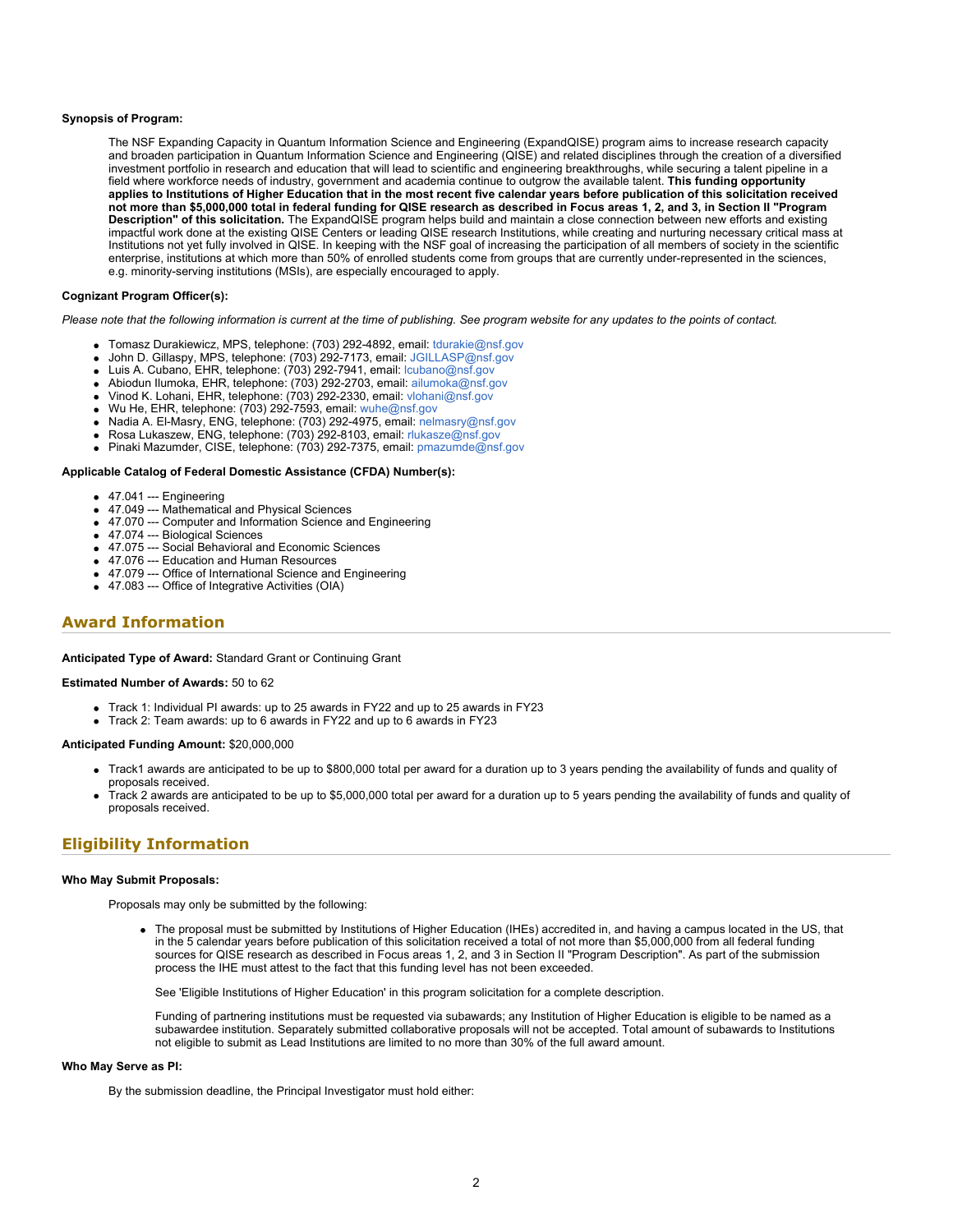a tenured or tenure-track position, or

a full-time, paid appointment to a research or teaching position

at a US-based campus of an IHE eligible to submit to this solicitation, as described in detail in the 'Eligible Institutions of Higher Education' section.

At least one PI/co-PI must be identified, who must (i) hold a full-time faculty appointment at an Institution of Higher Education, and (ii) show evidence of an established and productive research career in the area of Quantum Information Science and Engineering.

#### **Limit on Number of Proposals per Organization:**

Up to two (2) Track 2 proposals per lead institution are allowed. There are no limits on the number of Track 1 proposals.

#### **Limit on Number of Proposals per PI or co-PI:** 1

There is a limit of one proposal per PI, independently of the track.

#### **Proposal Preparation and Submission Instructions**

#### **A. Proposal Preparation Instructions**

- **Letters of Intent:** Submission of Letters of Intent is required. Please see the full text of this solicitation for further information.
- **Preliminary Proposal Submission:** Not required
- **Full Proposals:**
	- Full Proposals submitted via FastLane: *NSF Proposal and Award Policies and Procedures Guide* (PAPPG) guidelines apply. The complete text of the PAPPG is available electronically on the NSF website at: [https://www.nsf.gov/publications/pub\\_summ.jsp?ods\\_key=pappg](https://www.nsf.gov/publications/pub_summ.jsp?ods_key=pappg).
	- Full Proposals submitted via Grants.gov: *NSF Grants.gov Application Guide: A Guide for the Preparation and Submission of NSF Applications via Grants.gov* guidelines apply (Note: The *NSF Grants.gov Application Guide* is available on the Grants.gov website and on the NSF website at: [https://www.nsf.gov/publications/pub\\_summ.jsp?ods\\_key=grantsgovguide](https://www.nsf.gov/publications/pub_summ.jsp?ods_key=grantsgovguide)).

#### **B. Budgetary Information**

#### **Cost Sharing Requirements:**

Inclusion of voluntary committed cost sharing is prohibited.

**Indirect Cost (F&A) Limitations:**

Not Applicable

**Other Budgetary Limitations:**

Other budgetary limitations apply. Please see the full text of this solicitation for further information.

#### **C. Due Dates**

**Letter of Intent Due Date(s)** *(required)* (due by 5 p.m. submitter's local time):

April 01, 2022

Track 2 proposals

February 03, 2023

Track 2 proposals

**Full Proposal Deadline(s)** (due by 5 p.m. submitter's local time):

May 06, 2022

Track 2 proposals

June 03, 2022

Track 1 proposals

March 03, 2023

Track 2 proposals

April 07, 2023

Track 1 proposals

### **Proposal Review Information Criteria**

#### **Merit Review Criteria:**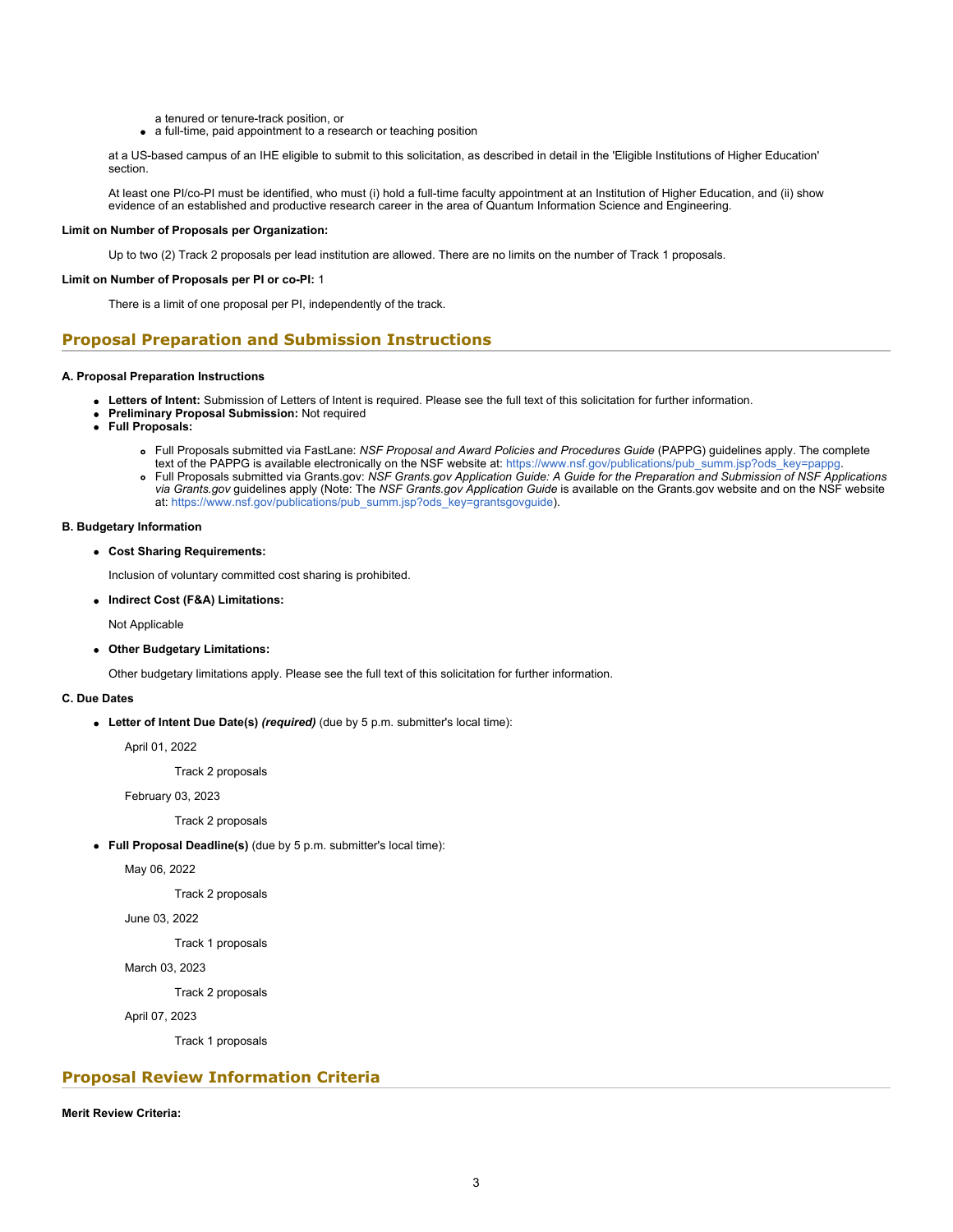National Science Board approved criteria. Additional merit review criteria apply. Please see the full text of this solicitation for further information.

## **Award Administration Information**

**Award Conditions:**

Standard NSF award conditions apply.

#### **Reporting Requirements:**

Standard NSF reporting requirements apply.

## <span id="page-3-0"></span>**TABLE OF CONTENTS**

**[Summary of Program Requirements](#page-0-0)**

- I. **[Introduction](#page-3-1)**
- II. **[Program Description](#page-4-0)**
- III. **[Award Information](#page-6-0)**
- IV. **[Eligibility Information](#page-6-1)**
- V. **[Proposal Preparation and Submission Instructions](#page-6-2)**
	- A. [Proposal Preparation Instructions](#page-6-2)
	- B. [Budgetary Information](#page-8-0)
	- C. [Due Dates](#page-9-0)
- D. [FastLane/Grants.gov Requirements](#page-9-1)
- VI. **[NSF Proposal Processing and Review Procedures](#page-9-2)**
	- A. [Merit Review Principles and Criteria](#page-10-0)
		- B. [Review and Selection Process](#page-11-0)
- VII. **[Award Administration Information](#page-11-1)**
	- A. [Notification of the Award](#page-11-2) B. [Award Conditions](#page-11-3)
	-
	- C. [Reporting Requirements](#page-12-0)
- VIII. **[Agency Contacts](#page-12-1)** IX. **[Other Information](#page-12-2)**

### <span id="page-3-1"></span>**I. INTRODUCTION**

Rapid development of broad, convergent, impactful, and productive Quantum Information Science and Engineering (QISE) research in the US together with translation efforts expected to lead to the emergence of a multitude of practical quantum technology applications. The convergent discipline of QISE unites two of the pillars of 20th century science, namely quantum mechanics and information theory, with biology, chemistry, computer science, device engineering, materials science, mathematics, and a number of other disciplines to provide a framework that can be utilized to promote the processing, transmission, and measurement of information based on fundamental understanding and control of quantum properties. Current and future QISE applications stem from distinct quantum phenomena, such as superposition and entanglement, that do not have classical counterparts. The development of these new applications forms the basis of one of the major technological revolutions of the 21st century.

Developing a sufficient pool of diverse and multi-disciplinary talent suitable for workforce participation in the US is also an essential requirement for the future success of the QISE enterprise. Besides fundamental and applied research, rapid developments in the vibrant field of QISE also offer new and unique opportunities and challenges when it comes to workforce, education, and broadening participation.

This program is designed to engage the full spectrum of research talent in the academic community to address the need for future workforce, while opening up the participation in QISE to a broad range of communities. Recognizing that different institutions may be at different stages in the focus on research as a component of the educational enterprise of the institution, the program strongly encourages partnerships with external collaborators with deep QISE research expertise and easy access to QISE research infrastructure.

NSF recognizes that the current level and footprint of investment in QISE is not sufficient to meet the workforce needs of the future. NSF is also cognizant of the need to expand the QISE research and workforce capacity by leveraging research-focused institutions in the United States, many if not most of which do not have robust research programs in QISE. By encouraging such institutions to treat QISE as a focus area, NSF seeks to rapidly increase the pool of highly trained scientists, engineers, and technicians in this rapidly advancing space.

The program is designed to enable colleges and universities whose current research programs in QISE can be characterized as non-existent, or at the nascent stages, but have a strong interest in developing vibrant QISE efforts in research and education. The program seeks to support such institutions by providing resources to faculty to develop research and education activities that contribute to the national discussion and that offer opportunities for students at all levels to engage in QISE-related research.

The research activity can be viewed as the platform on which to develop the needed workforce, so the program places heavy emphasis on the training opportunities offered to the students as part of the research efforts. Specifically, the program is open to higher education applicants that do not at the present time have faculty members engaged in QISE research to any notable extent. In keeping with the NSF goal of increasing the participation of all members of society in the scientific enterprise, the extent to which the proposal can address this goal will be taken into account in the review process. Institutions at which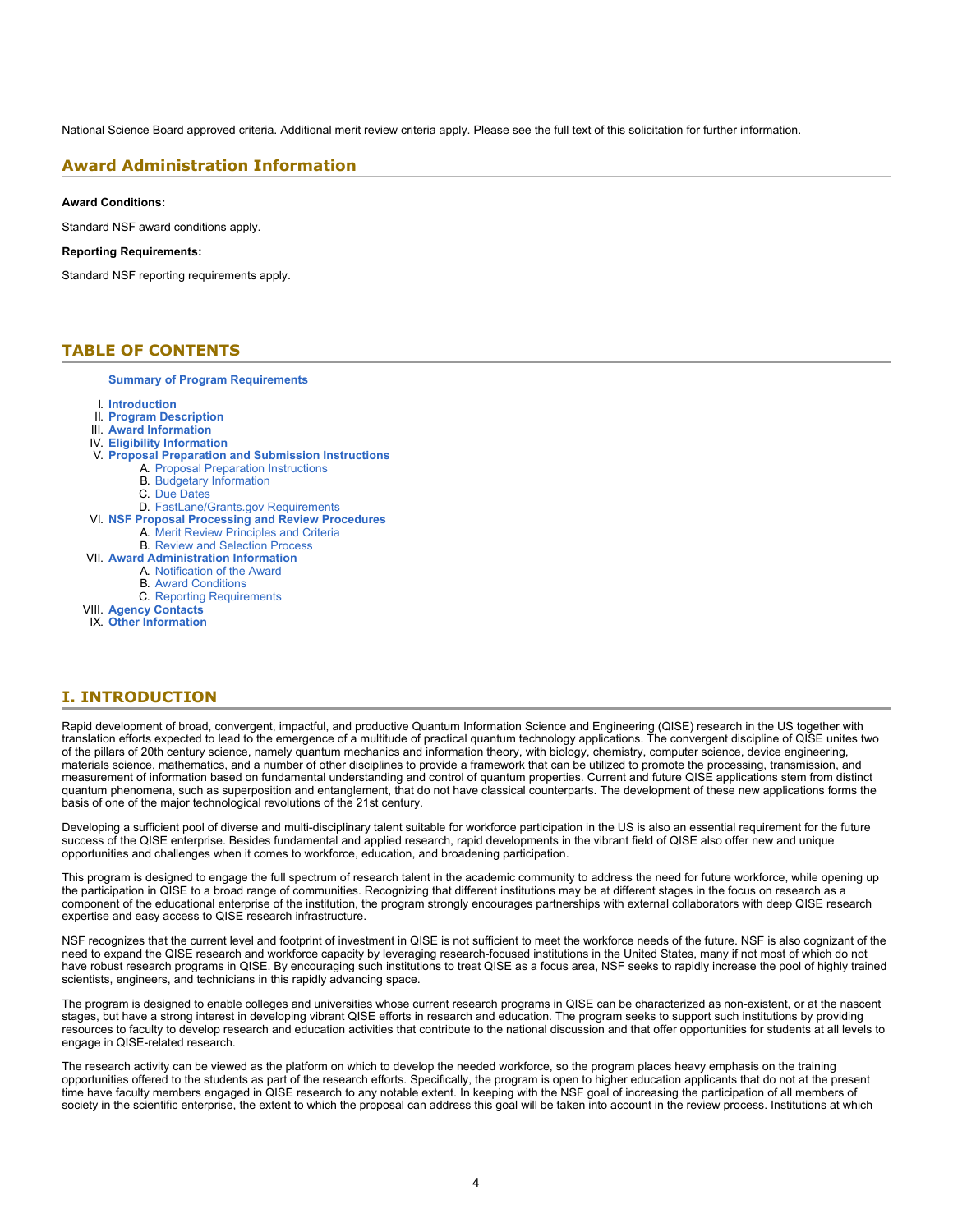more than 50% of enrolled students come from groups that are currently under-represented in the sciences, e.g. minority-serving institutions (MSIs), are especially encouraged to apply.

The ExpandQISE program envisions two distinct tracks:

- Track 1 is designed for individual PIs initiating planning for a research program in QISE, paired with an external co-PI with deep QISE research expertise as noted above.
- Track 2 is designed for small- to medium-scale teams of 2 to 5 collaborators, also paired with one or more external co-PIs with deep QISE research expertise as noted above.

## <span id="page-4-0"></span>**II. PROGRAM DESCRIPTION**

The ExpandQISE program is designed to help (i) build capacity and infrastructure such as laboratories, people, training, local support, and critical mass across eligible US Institutions of Higher Education who want to engage significantly in QISE, (ii) increase competitiveness of research faculty and the institution in future funding calls and opportunities, and (iii) leverage the readiness for involvement of local research and education communities in building up the capability. For the lead role, the program is open to eligible institutions that either do not currently have faculty members engaged in QISE research to any notable extent and to those institutions that may have a minor level of engagement in QISE but are intending to increase the existing footprint in the area, as described in the eligibility criterion. For the collaborative role, supported through a sub-award from the lead institution, the program is open to all eligible US Institutions of Higher Education.

The program seeks to address the NSF goal of increasing the participation of all members of society in the scientific enterprise through research. All US-based Institutions of Higher Education with nonexistent or minimal footprint in QISE research are encouraged to apply. For institutions at the early stage of participation in QISE research, it is critical to establish and develop a close connection with existing institutions possessing cutting-edge research and infrastructure. This is accomplished by a requirement of collaboration with at least one Co-PI or Co-PIs from other institutions with established and productive programs in QISE. The total amount of subawards to Institutions not eligible to submit as Lead Institutions are limited to no more than 30% of the full award amount.

#### **II.A. FOCUS AREAS.**

The convergent nature of QISE is expressed in integrating expertise from domains such as physics, materials science, engineering, mathematics, chemistry, computer and information science and engineering, and biology. With QISE at its heart, the ExpandQISE program specifically answers to the needs of the rapidly expanding field of research under three scientific Focus Areas. All proposals must address the scientific merit of the activities in at least one of these three Focus Areas: Quantum Fundamentals, Quantum Metrology and Control, Co-Design and Quantum Systems. In addition, each proposal must include a specific activity in Focus Area 4, Education and Workforce Development, as outlined below.

**Focus Area 1: Quantum Fundamentals**, which advances the fundamental understanding of uniquely quantum phenomena and their interfaces with classical systems under a broad range of conditions. Example research drivers in this category may include, but are not limited to:

- Understand and control quantum decoherence:
- Generate, characterize and manipulate quantum entangled states;
- Characterize, verify and exploit quantum algorithms and simulations for exponential speedup and their application to increased range of computational and other problems, including expanding quantum complexity theory;
- Discover, analyze and understand the fundamental properties of novel quantum many-body states of matter with tailored properties that can be exploited for quantum technologies, including control of multiple degrees of freedom using light-matter interactions at fine resolutions;

**Focus Area 2: Quantum Metrology and Control**, which aims to transform our ability to measure, model, control, and exploit quantum phenomena in single and multi-particle systems.

Example research drivers may include, but are not limited to:

- Utilize quantum superposition of states, entanglement and quantum squeezing in metrology;
- Characterize and minimize noise and develop, test and implement quantum error corrections in quantum computing environments; and
- Develop efficient high-resolution methods to generate, control, manipulate, read, and write quantum bits (qubits).

**Focus Area 3: Co-Design and Quantum Systems**, where application-specific hardware and algorithms are designed for development of stable, controllable, scalable, error-free, low-dissipation platforms for a wide of range of states. Example research priorities may include, but are not limited to:

- Identify advantages, limitations and interfacing of quantum and classical circuit and computing devices to optimally design monolithic or hybrid systems targeted to serve various applications:
- Develop quantum circuits, system designs and programming paradigms for quantum sensing, computing and communication; develop and validate viable platforms for quantum computing and testbeds for rapid prototyping, system characterization and optimization; and system integration techniques for combining quantum and classical computing platforms;
- Learn how to generate, on demand, scalable systems of quantum objects in superposition states, with properties tailored to a specific use, while enabling information exchange between different types of such objects and across the quantum-classical boundary;
- Explore novel and emergent applications of quantum information technology.

In the context of the [National Strategic Overview for Quantum Information Science](https://www.quantum.gov/wp-content/uploads/2020/10/2018_NSTC_National_Strategic_Overview_QIS.pdf), the proposed research plan must fit within the scope of at least one of the four areas of QISE identified therein: quantum computing, quantum sensing, quantum communications or quantum simulations. Proposals must explicitly identify one or more of the areas.

**Focus Area 4: Education and Workforce Development**, which will increase the spectrum of graduate and/or undergraduate programs and the number of students applying to the programs, and enhance the diversity of the programs by closely connecting the graduate/undergraduate programs to convergent QISE research and removing barriers for entry. Depending on the level of resources available to each track, education and workforce-development activities may include, but are not limited to:

- The development of new degree programs in QISE;
- The development of new QISE-relevant curricula;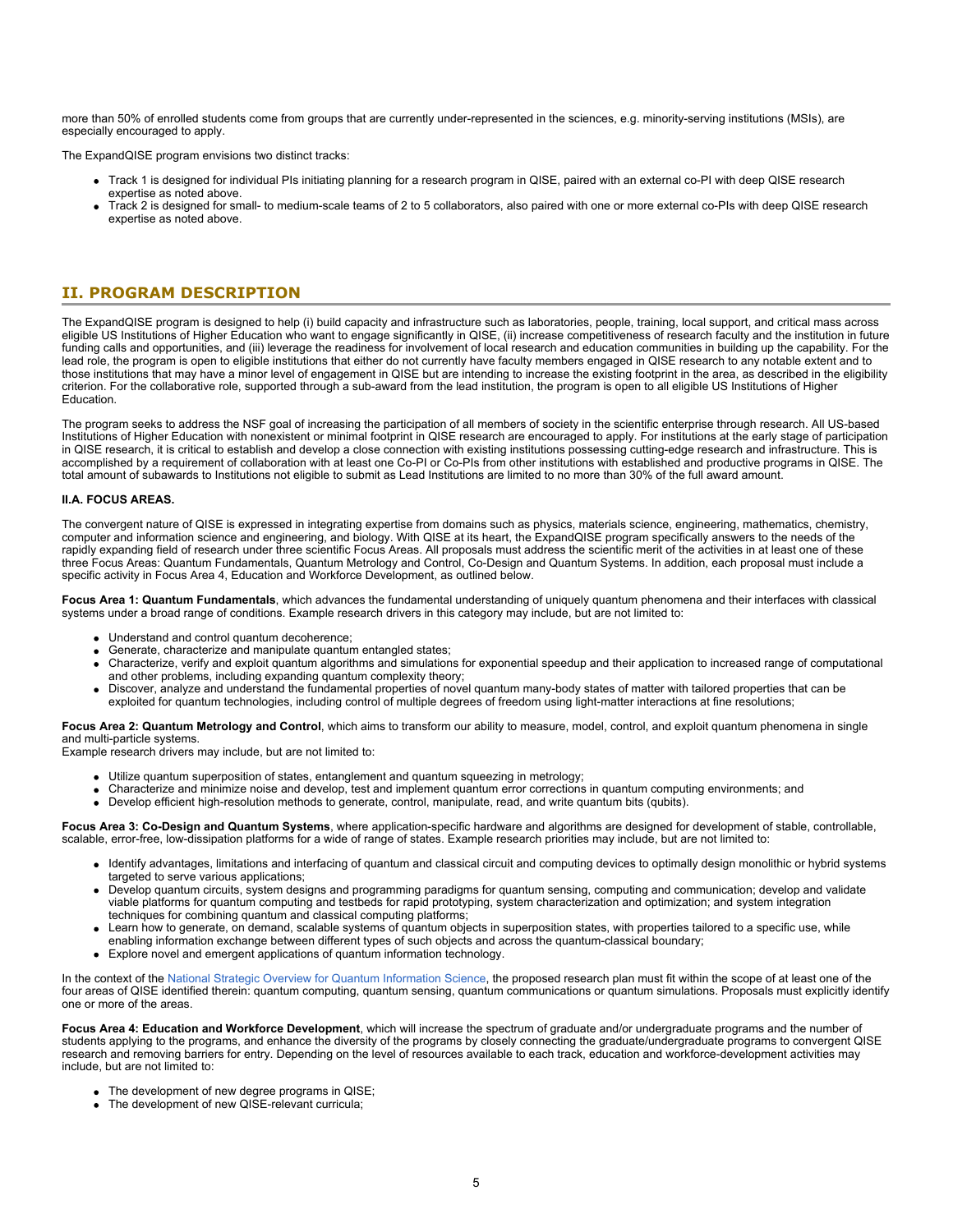The creation of opportunities for students to interact with industry, for example through collaboration on research projects, internships, fellowships or entrepreneurial activities;

The implementation of effective and evidence based educational approaches leading to development of skilled and diverse QISE workforce through formal and informal education.

#### **II.B PROGRAM GOALS**

Linked to any of the first three Focus Areas, the overarching research goal is to achieve impactful advances in QISE by exploring the fundamental science of quantum sensors, quantum computing and quantum networks in all relevant convergent disciplines such as: computer and information sciences and engineering, physics, materials science, chemistry, mathematics, etc., and at varying levels of complexity, from quantum fundamentals to quantum devices and quantum systems.

**Measures of Success:** The long-term aim of the ExpandQISE program is to create conditions necessary for the emergence of a vibrant, productive, and sustained QISE research community that extends to all regions of the U.S. The program is expected to lead to an increase in QISE scientific research outcomes, improve retention in QISE-relevant graduate and undergraduate programs, and increase the number of students applying to and graduating from these programs, while achieving continuous and sustained productivity of funded efforts by investing in needed people and infrastructure. Coupled with institutional efforts over the long-term, this program seeks to achieve local impact by catalyzing involvement of communities, private and public institutions, industrial partners, and local governments.

#### **II. C. PROGRAM TRACKS**

Track 1: individual PI awards, is designed for individual PIs initiating planning for a research program in QISE, paired with an external co-PI. Track 1 award funding is up to \$800,000 total per award for up to 3 years.

Track 2: team awards, is designed for small- to medium-scale teams of 2 to 5 collaborators, also paired with one or more additional external Co-PIs as noted above. Track 2 award funding is up to \$5,000,000 total per award for a duration of up to 5 years.

In keeping with the institution's own best plans for achieving its own development goals, flexibility is provided in terms of relative weight of support for the following types of required activities.

**Required Components and Allowable Costs:** All components required for Track 1 proposals are also required in Track 2 proposals, with specific additional requirements for Track 2.

#### **Track 1 required components:**

- Strong and compelling research proposal at the core of all activities. The research plan must be aligned with one or more of the three Focus Areas 1, 2, and 3 described in Section II.A and be well integrated with the workforce development plan described in Focus Area 4.
- External connection. The research project must be connected to established and productive research effort or efforts in the area of Quantum Information Science and Engineering, with a key person or persons representing that effort acting as co-PI of the proposal. Funding may be provided to these entities through a subaward of up to 30% of total budget. No more than 30% of budget can be allocated to external connection.
- Education. The proposal needs to include plans to integrate QISE principles and research outcomes into existing courses or new coursework

#### **Track 1 allowable costs can include:**

- Release time or summer salary for faculty, consistent with NSF limits across all NSF awards.
- Faculty and Staff training costs in allowable areas related to program research, management, and institutional support.
- Travel and networking costs for establishing collaborations
- Student support
- Materials and small equipment purchase and installation. Materials and equipment costs in Track 1 proposals must be explicitly associated with the research project and the need appropriately justified. The total materials and small equipment request cannot exceed 20% of total award budget.

#### **Track 2 required components. All Track 1 required components are also required in Track 2. In addition, the following components are also required in Track 2:**

- Faculty line building: A faculty development plan providing details of planned faculty development and demonstrating commitment to building a critical mass of tenured or tenure-track faculty to expand and maintain capacity.
- Institutional Sustainability Plan, containing (i) a convincing design for expansion and continuation of QISE efforts at the Institution beyond the award duration, including plans for faculty line development, infrastructure, and resources, matching the Institution's vision of future QISE research effort, (ii) a statement confirming readiness to grant release time to faculty if needed for performing duties associated with the award, (iii) a partnership plan describing the Institutional vision of collaboration with local industry, government, private organizations and/or other institutions to expand the impact of activities. A timetable of planned activities must be included. The Institutional Sustainability Plan is written and signed by the Institution president, provost, or appropriate designee authorized to speak on behalf of the Institution and able to guarantee implementation of the Plan.
- Within the proposal text, a clear description must be given outlining how access to all the infrastructure needed to pursue the proposed research will be provided, either on-site, or via partnership, access to external facilities and/or collaboration, and role and timetable of specific instrumentation purchases, development and installation.
- Academic Degree Program: The proposal should include plans for the development of new, or re-focusing of existing Associate, Bachelors and/or Masters degree academic programs that support QISE training.
- Describe the formation and operation plan of a 3-person External Advisory Board (EAB), charged with periodic assessment of funded activities, and evaluating progress in achieving the goals of the Institutional Sustainability Plan. EAB members must be established and recognized researchers in the field of QISE. To avoid potential conflicts of interest during the NSF review process please do not contact potential EAB members before award is made, and do not include names of potential EAB members in the proposal text.

#### **Track 2 allowable costs can include, in addition to costs allowed in Track 1:**

- Equipment and Materials and Supplies: Acquisition of instrumentation necessary to establish an in-house activity that forms the basis of a dedicated program in QISE. Equipment and materials cost in Track 2 proposals must be explicitly associated with the research project and the need appropriately justified. Total materials and equipment costs in Track 2 proposals cannot exceed 35% of proposal budget and must be part of the lead institution's budget and not part of a sub-award.
- Faculty Line building costs, including salary support for the first two years for new faculty when hired into tenure-track positions.
- Costs associated with operation of the External Advisory Board (required) and external evaluator (if applicable).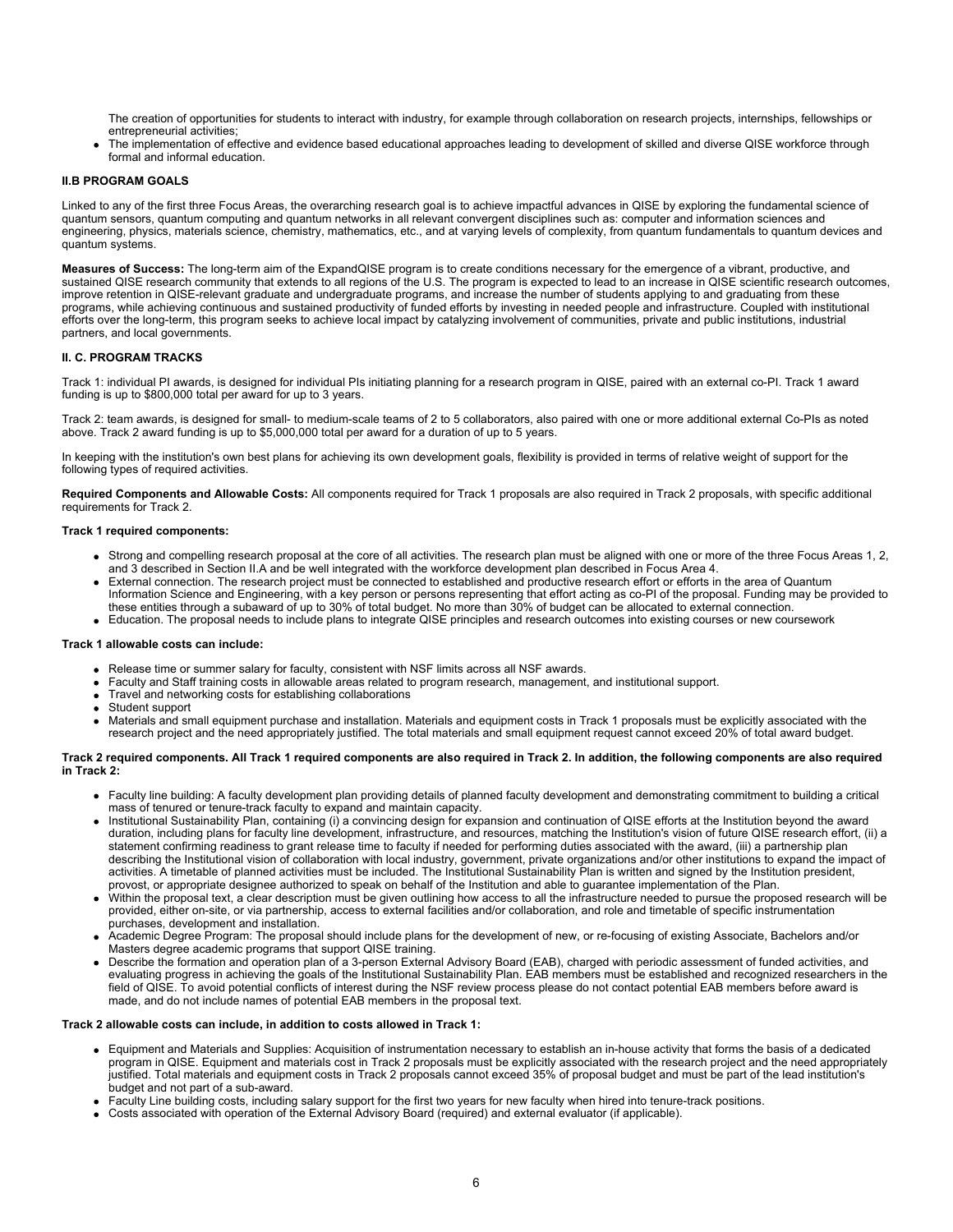## <span id="page-6-0"></span>**III. AWARD INFORMATION**

NSF expects to make Standard Grants or Continuing Grants. The estimated number of awards will be up to 25 awards in Track 1 and up to 6 awards in Track 2. Fiscal Year 2022 awards are anticipated to be effective in October 2022, and Fiscal Year 2023 awards are expected to be effective in October 2023. The total anticipated funding amount in FY 2022 is approximately \$20,000,000. Awards are expected to be up to \$800,000 per award for up to 3 years in Track 1 and up to 5,000,000.- for up to 5 years in Track 2 awards. Estimated program budget, number of awards and average award size/duration are subject to the availability of funds and receipt of competitive proposals.

## <span id="page-6-1"></span>**IV. ELIGIBILITY INFORMATION**

#### **Who May Submit Proposals:**

Proposals may only be submitted by the following:

The proposal must be submitted by Institutions of Higher Education (IHEs) accredited in, and having a campus located in the US, that in the 5 calendar years before publication of this solicitation received a total of not more than \$5,000,000 from all federal funding sources for QISE research as described in Focus areas 1, 2, and 3 in Section II "Program Description". As part of the submission process the IHE must attest to the fact that this funding level has not been exceeded.

See 'Eligible Institutions of Higher Education' in this program solicitation for a complete description.

Funding of partnering institutions must be requested via subawards; any Institution of Higher Education is eligible to be named as a subawardee institution. Separately submitted collaborative proposals will not be accepted. Total amount of subawards to Institutions not eligible to submit as Lead Institutions are limited to no more than 30% of the full award amount.

#### **Who May Serve as PI:**

By the submission deadline, the Principal Investigator must hold either:

- a tenured or tenure-track position, or
- a full-time, paid appointment to a research or teaching position

at a US-based campus of an IHE eligible to submit to this solicitation, as described in detail in the 'Eligible Institutions of Higher Education' section.

At least one PI/co-PI must be identified, who must (i) hold a full-time faculty appointment at an Institution of Higher Education, and (ii) show evidence of an established and productive research career in the area of Quantum Information Science and Engineering.

#### **Limit on Number of Proposals per Organization:**

Up to two (2) Track 2 proposals per lead institution are allowed. There are no limits on the number of Track 1 proposals.

#### **Limit on Number of Proposals per PI or co-PI:** 1

There is a limit of one proposal per PI, independently of the track.

#### **Additional Eligibility Info:**

#### **Eligible Institutions of Higher Education**

Lead Institution: ExpandQISE proposals may be submitted by Institutions of Higher Education that in 5 calendar years before publication of this solicitation received not more than \$5,000,000 from all federal funding sources for QISE research as described in Focus areas 1, 2, and 3 in Section II.B. Eligibility of Lead Institution in the context of past funding is certified by a Letter from Authorized Organizational Representative, such as head of the Sponsored Research Office or its equivalent, or President of the Institution.

Non-lead Institution: Each ExpandQISE proposal must be submitted with a Co-PI from any Institution of Higher Education (IHEs), accredited and having a campus in the US who has an established and productive research program in the area of Quantum Information Science and Engineering, such as a member or leader of a strong and impactful team working in the area of QISE or NSF-funded QISE-relevant Center. The proposal may include subawards to such institutions, consistent with the proposed partnership activities, with cumulative cost of subawards not exceeding 30% of total award budget.

The past funding limit of \$5,000,000 in 5 years does not apply to non-lead institutions.

IHEs eligible to submit Track 2 proposals as Lead Institution must award degrees in QISE-related disciplines.

### <span id="page-6-2"></span>**V. PROPOSAL PREPARATION AND SUBMISSION INSTRUCTIONS**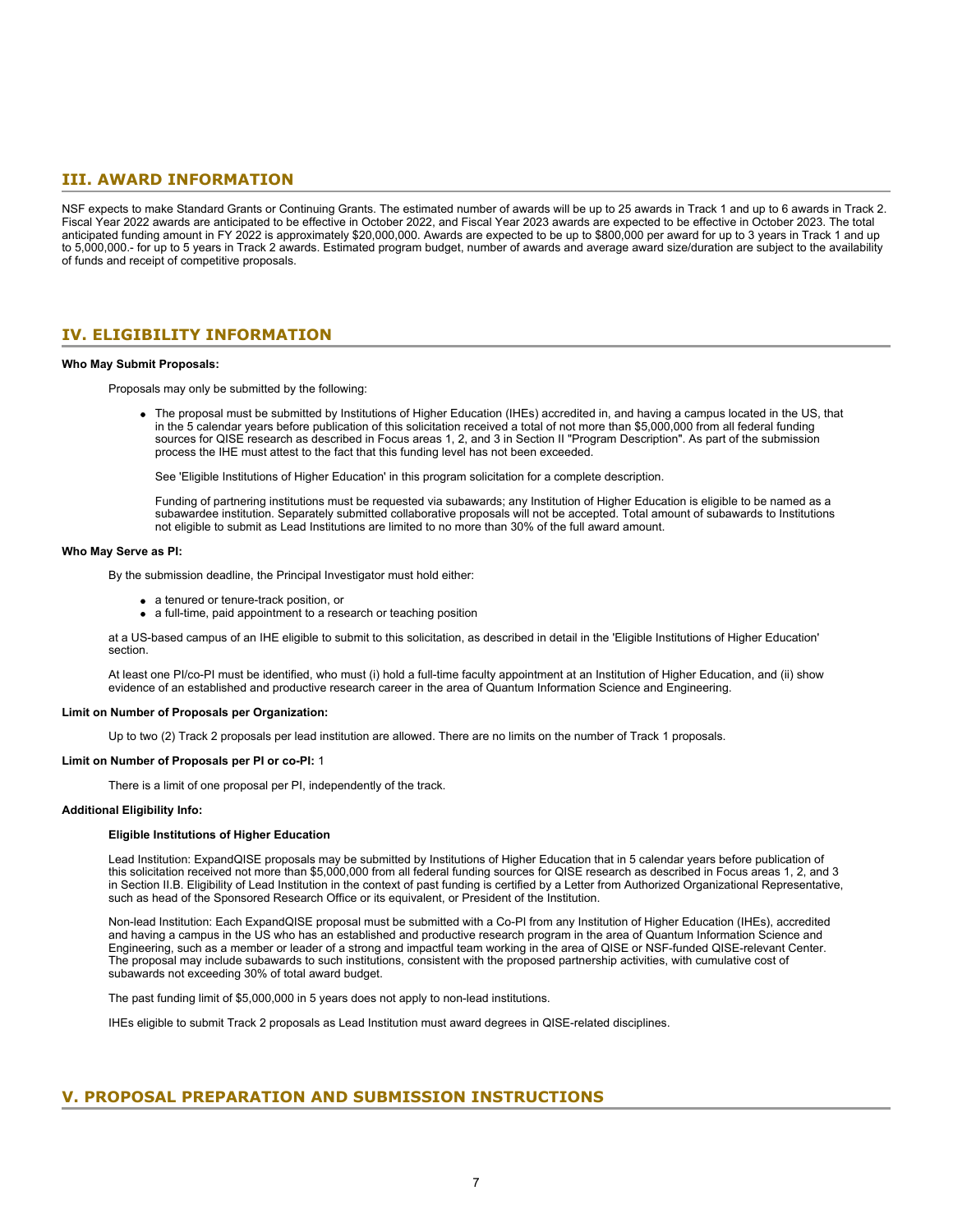## **A. Proposal Preparation Instructions**

#### **Letters of Intent** *(required)*:

Submission of Letters of Intent is required only for Track 2 proposals. Letters of Intent must be submitted prior to Full Proposal submission by the specified Due Date (see "Due Dates"). No more than three Letters of Intent per organization as the lead institution are allowed. There are no limits to how many times individuals may appear as Senior Personnel (Principal Investigator/Project Director, co-PI, and Faculty Associate or equivalent) on Letters of Intent.

#### **Letters of Intent must include the following:**

- Program Solicitation Title.
- Selection of Primary NSF Organization/Division to process the proposal.
- Proposal title.
- Synopsis (maximum 2500 characters): Proposed vision, key components, main activities, and major goals of the proposed activity.
- Other Comments (maximum 2500 characters): a list of Senior Personnel (Principal Investigator, co-PI(s), and Faculty Associate(s) or equivalent), including funded and unfunded collaborators, and providing names, affiliations, email and area(s) of expertise for all participants. Estimated total budget for each year of award.

#### **Letter of Intent Preparation Instructions:**

When submitting a Letter of Intent through FastLane in response to this Program Solicitation please note the conditions outlined below:

Submission of up to 3 Letters of Intent per Lead Institution is permitted.

#### **Letter of Intent Preparation Instructions**:

When submitting a Letter of Intent through FastLane in response to this Program Solicitation please note the conditions outlined below:

- Submission by an Authorized Organizational Representative (AOR) is required when submitting Letters of Intent.
- A Minimum of 0 and Maximum of 4 Other Senior Project Personnel are permitted
- A Minimum of 1 and Maximum of 4 Other Participating Organizations are permitted
- Submission of multiple Letters of Intent is permitted

**Full Proposal Preparation Instructions**: Proposers may opt to submit proposals in response to this Program Solicitation via FastLane or Grants.gov.

- Full proposals submitted via FastLane: Proposals submitted in response to this program solicitation should be prepared and submitted in accordance with the general guidelines contained in the *NSF Proposal & Award Policies & Procedures Guide* (PAPPG). The complete text of the PAPPG is available electronically on the NSF website at: [https://www.nsf.gov/publications/pub\\_summ.jsp?ods\\_key=pappg](https://www.nsf.gov/publications/pub_summ.jsp?ods_key=pappg). Paper copies of the PAPPG may be obtained from the NSF Publications Clearinghouse, telephone (703) 292-8134 or by e-mail from [nsfpubs@nsf.gov](mailto:nsfpubs@nsf.gov). Proposers are reminded to identify this program solicitation number in the program solicitation block on the NSF Cover Sheet For Proposal to the National Science Foundation. Compliance with this requirement is critical to determining the relevant proposal processing guidelines. Failure to submit this information may delay processing.
- Full proposals submitted via Grants.gov: Proposals submitted in response to this program solicitation via Grants.gov should be prepared and submitted in accordance with the *NSF Grants.gov Application Guide: A Guide for the Preparation and Submission of NSF Applications via Grants.gov*. The complete text of the *NSF Grants.gov Application Guide* is available on the Grants.gov website and on the NSF website at: [\(https://www.nsf.gov/publications/pub\\_summ.jsp?ods\\_key=grantsgovguide](https://www.nsf.gov/publications/pub_summ.jsp?ods_key=grantsgovguide)). To obtain copies of the Application Guide and Application Forms Package, click on the Apply tab on the Grants.gov site, then click on the Apply Step 1: Download a Grant Application Package and Application Instructions link and enter the funding opportunity number, (the program solicitation number without the NSF prefix) and press the Download Package button. Paper copies of the Grants.gov Application Guide also may be obtained from the NSF Publications Clearinghouse, telephone (703) 292-8134 or by e-mail from [nsfpubs@nsf.gov](mailto:nsfpubs@nsf.gov).

See PAPPG Chapter II.C.2 for guidance on the required sections of a full research proposal submitted to NSF. Please note that the proposal preparation instructions provided in this program solicitation may deviate from the PAPPG instructions.

#### **Unless noted otherwise, the content of this Section applies to both Track 1 and Track 2 proposals.**

If multiple universities are involved, the proposal must be submitted as a single full proposal with subawards, and not as separately submitted collaborative proposals.

The following instructions supplement the guidance in the PAPPG and Grants.gov Application Guide.

**Proposal Title:** The proposal title must begin with "ExpandQISE:", followed by "Track 1:" or "Track 2:", depending on track chosen, and followed by an informative project title.

**Project Description for Track 1 proposals** (maximum 15 pages) must include the following subsections:

- **Vision and Goals**: Describe the vision and specific goals of the proposed research linked to at least one of the Focus Areas, explicitly addressing how it will build capacity and create conditions necessary for emergence of a vibrant, productive and sustained OISE research community beyond the current practitioners.
- **Approach and Methodology**: Describe the approach and methodology that will be used to achieve the research vision and goals.
- **Proposed Research**: Strong and compelling research proposal at the core of all activities: research plan must be aligned with at least one of the Focus Areas and be well integrated with other proposed activities such as involvement of students, education and outreach efforts.
- **Thrust Area(s):** Describe the activities envisioned and the expected outcome(s), as well as possible inter-relation and/or feedback between the different efforts/topics.
- **Role of External Connection**: describe the role of, and leverage provided by collaboration with the external Co-PI or Co-PIs, which may be funded through a subaward of up to 30% of the total budget, and forming a connection with established and productive research projects, centers, institutions and other efforts enabled by investments made by NSF, DOE and NIST in the area of QISE.
- **Workforce Development**: Describe how the proposed project builds capacity and expand the talent pool within QISE, enhance U.S. competitiveness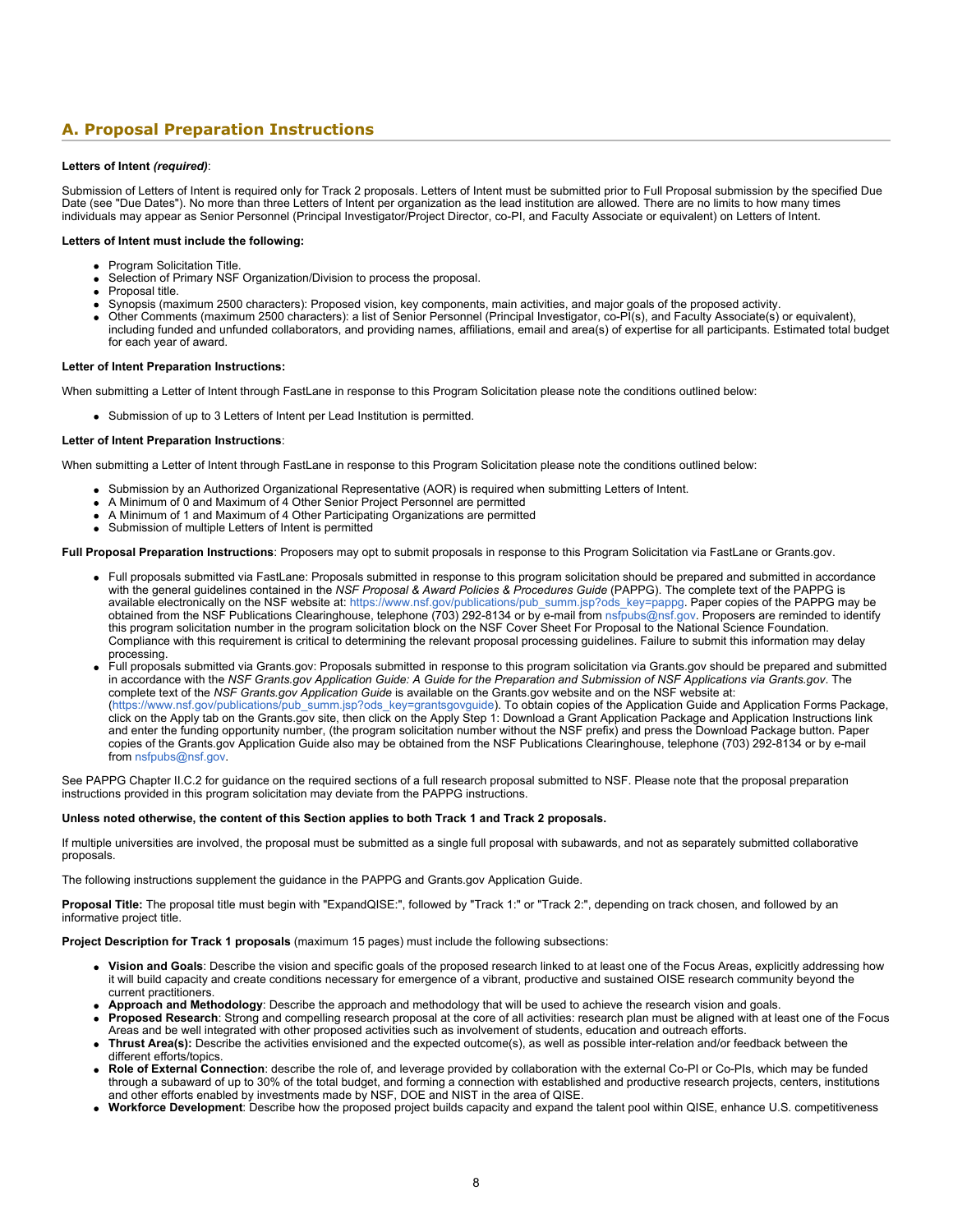in the area, and grow the diverse QISE research community.

- **Results from Prior NSF Support:** Please follow the guidance provided in the NSF Proposal & Award Policies & Procedures Guide (PAPPG) for reporting results from prior NSF support. Please also describe the prior research of each PI or co-PI funded by NSF that is directly relevant to the proposed project.
- **Broader Impacts:** This section addresses the planned Broader Impact activities encompassing the potential to benefit society and contributing to the achievement of specific, desired societal outcomes.

**Project Description for Track 2 proposals.** (maximum 25 pages) Project description for Track 2 proposals must include ALL information required for Track 1 proposals as listed under "Project Description for Track 1 proposals", and in addition, the following subsections:

- **Faculty Development Plan**: Provide details on planned means of faculty development, demonstrating commitment to building a critical mass of tenured or tenure-track faculty to expand and maintain capacity. Provide a description of communication strategy, data tracking, management of personnel within the project group, management of intellectual property resulting from the project, and timeline of activities.
- **Discussion of the Institutional Sustainability Plan**: This subsection must contain a discussion of the Institutional Sustainability Plan (ISP) prepared by the Institution and attached as Supplementary Document, and include details regarding approaches, methods and timeline of activities funded under this award and relevant to implementation of the ISP, including a detailed timetable of institutional sustainability activities. This subsection is not a copy of ISP.
- **Academic Degree Program**: describe planned development of new, or re-focusing of existing, Bachelor's and/or Master's degree academic programs that support QISE training.
- **External Advisory Board**: Describe the formation of a 3-person External Advisory Board (EAB), charged with periodic assessment of funded activities, and evaluating progress in achieving the goals of the Institutional Sustainability Plan. EAB members must be established and recognized researchers in the field of QISE. To avoid potential conflicts of interest during NSF review please do not contact potential EAB members before award is made, and do not include names of potential EAB members in the proposal text.
- **Infrastructure:** provide a description and a table of equipment to be purchased, including purpose and cost, as well as purchasing, delivery, and installation timeline. All acquisition of instrumentation necessary to establish an in-house activity that forms the basis of a dedicated program in QISE needs to be described in this section. Total materials and instrumentation cost in Track 2 proposals cannot exceed 35% of proposal budget.

#### **Supplementary Documents.**

The proposal should include applicable supplementary documents as instructed in the PAPPG. The following items are to be provided as additional supplementary documents.

The following supplementary documents are allowed both for Track 1 and Track 2 proposals:

**Letters of Collaboration** (maximum 1 page per letter): Letters of collaboration from other Institutions, industrial partners, national laboratories and all other funded or unfunded collaborators may be included. Such letters should follow the format required by the *NSF Proposal & Award Policies & Procedures Guide* (PAPPG), and be limited to stating the intent to collaborate. Details about collaborative work to be done under this project should be included within the Project Description, not in supplementary documents.

The following supplementary documents are required both for Track 1 and Track 2 proposals:

**Eligibility Letter** (maximum 1 page): Lead Institution: ExpandQISE proposals may be submitted by Institutions of Higher Education that in 5 calendar years before publication of this solicitation received not more than \$5,000,000 from all federal funding sources for QISE research, as described in Focus areas 1, 2, and 3 in Section II "Program Description". For Track 1 proposals, eligibility of Lead Institution in the context of past funding is certified by a Letter from Authorized Organizational Representative, such as head of the Sponsored Research Office or its equivalent, or President of the Institution, or by Vice-President for Research, or by Provost. For Track 2 proposals, Letter is prepared and signed by University President, or by Vice-President for Research, or by Provost. Eligibility Letters are required from all Eligible Institutions, except collaborating Institutions funded by subaward(s) for which the 30% limit of total budget for all subawards applies. Eligibility Letter must include a list of federally funded projects in the area of QISE received by the Institution in the last 5 years, including award title, award start and end dates, funding source, and total funding amount. The list of projects does not count against the 1 page limit.

The following supplementary documents are required only for Track 2 proposals:

- **List of Personnel**: (maximum 1 page): A list of key personnel involved with a succinct description of what each person uniquely brings to the project and how their expertise is to be integrated with the broad effort.
- **Institutional Sustainability Plan** (maximum 3 pages): Institutional Sustainability Plan must contain:
	- A convincing design for expansion and continuation of QISE efforts at the Institution beyond the award duration, including plans for faculty line development, infrastructure, and resources, matching the Institution's vision of future QISE research effort,
	- Statement confirming readiness to grant release time to faculty if needed for performing duties associated with the award,
	- Partnership plan including vision of collaboration with local industry, government, organizations and other institutions to expand the impact of activities.
		- A timetable of planned activities.

#### **Single Copy Documents.**

The following Single Copy Document is required both for Track 1 and Track 2 proposals:

**Proposed Reviewers** (maximum: 2 pages): Submit a list of individuals who might be "suitable reviewers" to act as impartial reviewers. Include their names, affiliations, phone numbers, e-mail addresses, and areas of expertise. PIs can also designate persons they would prefer not review the proposal, indicating why.

Single Copy Documents are used by NSF staff only and are not available to reviewers.

## <span id="page-8-0"></span>**B. Budgetary Information**

#### **Cost Sharing:**

Inclusion of voluntary committed cost sharing is prohibited.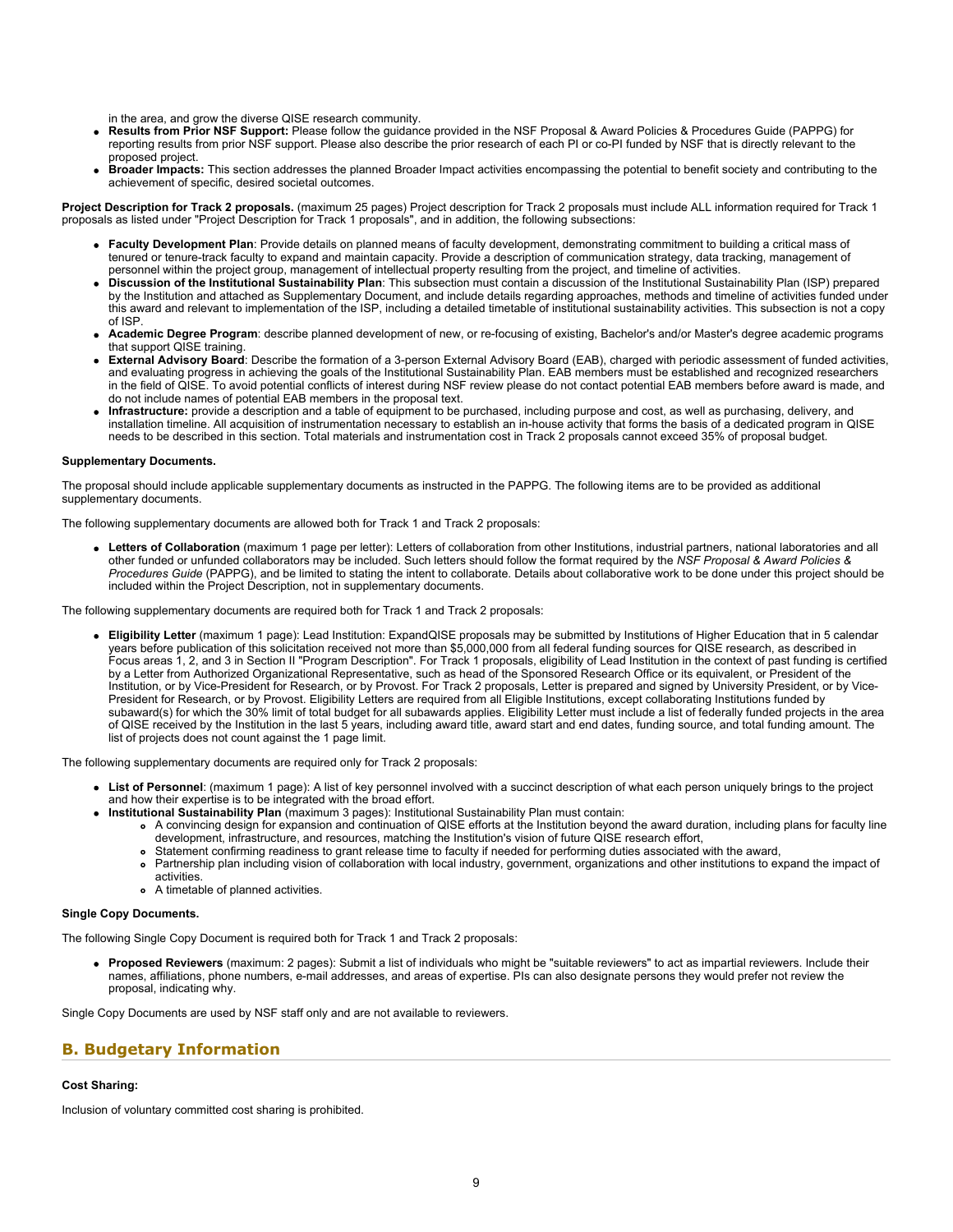#### **Other Budgetary Limitations:**

No more than 30% of the total award budget can be sub-awarded to non-lead institutions which do not meet the eligibility criteria, as discussed above.

The total materials and small equipment cost in Track 1 proposals cannot exceed 20% of total award budget.

Total materials and equipment costs in Track 2 proposals cannot exceed 35% of proposal budget and must be part of the lead institution's budget and not part of a sub-award.

## <span id="page-9-0"></span>**C. Due Dates**

**Letter of Intent Due Date(s)** *(required)* (due by 5 p.m. submitter's local time):

April 01, 2022

Track 2 proposals

February 03, 2023

Track 2 proposals

**Full Proposal Deadline(s)** (due by 5 p.m. submitter's local time):

May 06, 2022

Track 2 proposals

June 03, 2022

Track 1 proposals

March 03, 2023

Track 2 proposals

April 07, 2023

Track 1 proposals

## <span id="page-9-1"></span>**D. FastLane/Grants.gov Requirements**

#### **For Proposals Submitted Via FastLane:**

To prepare and submit a proposal via FastLane, see detailed technical instructions available at: <https://www.fastlane.nsf.gov/a1/newstan.htm>. For FastLane user support, call the NSF Help Desk at 1-800-673-6188 or e-mail [fastlane@nsf.gov](mailto:fastlane@nsf.gov). The NSF Help Desk answers general technical questions related to the use of the FastLane and Research.gov systems. Specific questions related to this program solicitation should be referred to the NSF program staff contact(s) listed in Section VIII of this funding opportunity.

#### **For Proposals Submitted Via Grants.gov:**

Before using Grants.gov for the first time, each organization must register to create an institutional profile. Once registered, the applicant's organization can then apply for any federal grant on the Grants.gov website. Comprehensive information about using Grants.gov is available on the Grants.gov Applicant Resources webpage:<https://www.grants.gov/web/grants/applicants.html>. In addition, the NSF Grants.gov Application Guide (see link in Section V.A) provides instructions regarding the technical preparation of proposals via Grants.gov. For Grants.gov user support, contact the Grants.gov Contact Center at 1-800-518-4726 or by email: [support@grants.gov.](mailto:support@grants.gov) The Grants.gov Contact Center answers general technical questions related to the use of Grants.gov. Specific questions related to this program solicitation should be referred to the NSF program staff contact(s) listed in Section VIII of this solicitation.

*Submitting the Proposal:* Once all documents have been completed, the Authorized Organizational Representative (AOR) must submit the application to Grants.gov and verify the desired funding opportunity and agency to which the application is submitted. The AOR must then sign and submit the application to Grants.gov. The completed application will be transferred to the NSF FastLane system for further processing.

Proposers that submitted via FastLane may use Research.gov to verify the status of their submission to NSF. For proposers that submitted via Grants.gov, until an application has been received and validated by NSF, the Authorized Organizational Representative may check the status of an application on Grants.gov. After proposers have received an e-mail notification from NSF, Research.gov should be used to check the status of an application.

### <span id="page-9-2"></span>**VI. NSF PROPOSAL PROCESSING AND REVIEW PROCEDURES**

Proposals received by NSF are assigned to the appropriate NSF program for acknowledgment and, if they meet NSF requirements, for review. All proposals are carefully reviewed by a scientist, engineer, or educator serving as an NSF Program Officer, and usually by three to ten other persons outside NSF either as *ad hoc* reviewers, panelists, or both, who are experts in the particular fields represented by the proposal. These reviewers are selected by Program Officers charged with oversight of the review process. Proposers are invited to suggest names of persons they believe are especially well qualified to review the proposal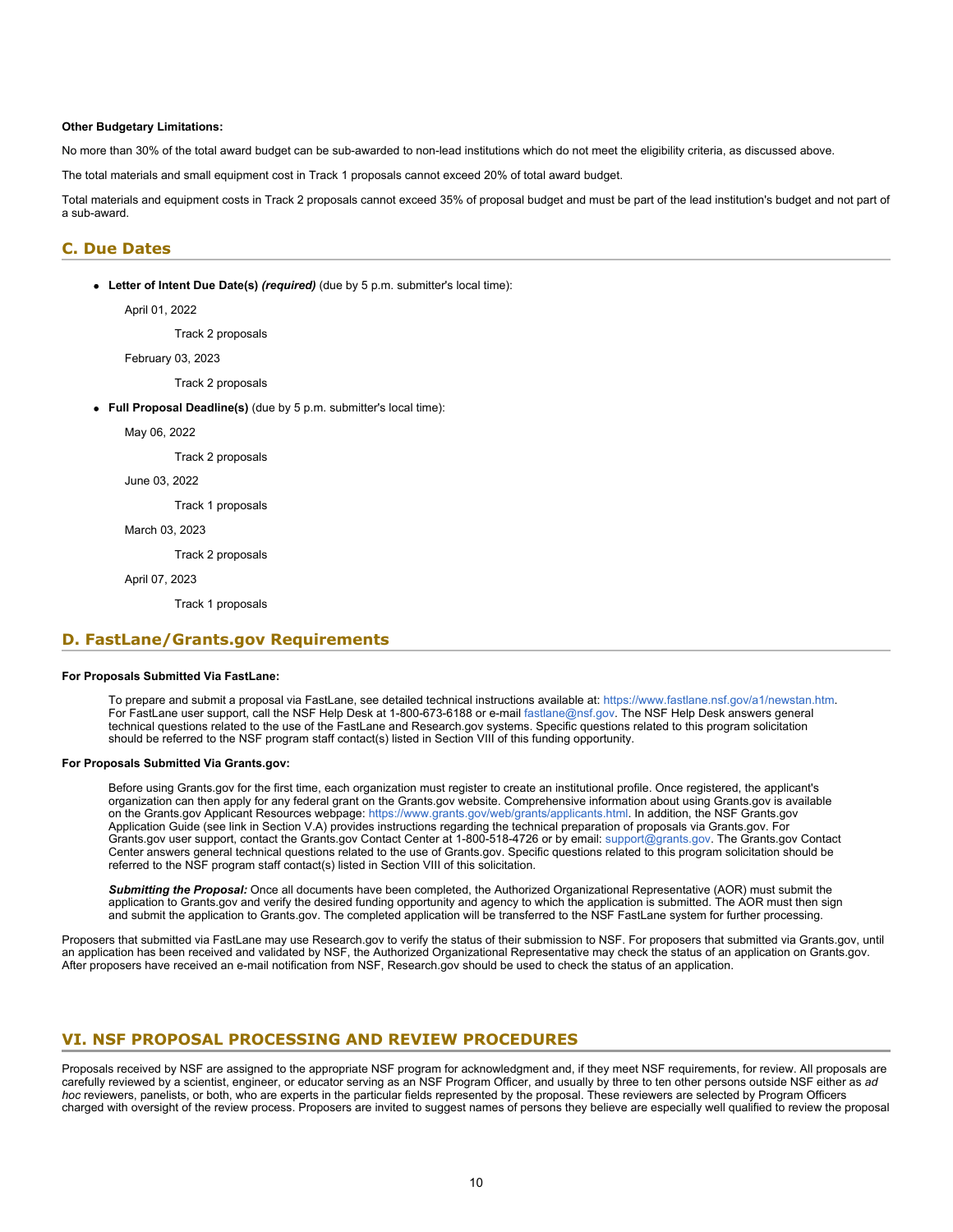and/or persons they would prefer not review the proposal. These suggestions may serve as one source in the reviewer selection process at the Program Officer's discretion. Submission of such names, however, is optional. Care is taken to ensure that reviewers have no conflicts of interest with the proposal. In addition, Program Officers may obtain comments from site visits before recommending final action on proposals. Senior NSF staff further review recommendations for awards. A flowchart that depicts the entire NSF proposal and award process (and associated timeline) is included in PAPPG Exhibit III-1.

A comprehensive description of the Foundation's merit review process is available on the NSF website at: [https://www.nsf.gov/bfa/dias/policy/merit\\_review/](https://www.nsf.gov/bfa/dias/policy/merit_review/).

Proposers should also be aware of core strategies that are essential to the fulfillment of NSF's mission, as articulated in *[Building the Future: Investing in](https://www.nsf.gov/publications/pub_summ.jsp?ods_key=nsf18045) [Discovery and Innovation - NSF Strategic Plan for Fiscal Years \(FY\) 2018 – 2022](https://www.nsf.gov/publications/pub_summ.jsp?ods_key=nsf18045)*. These strategies are integrated in the program planning and implementation process, of which proposal review is one part. NSF's mission is particularly well-implemented through the integration of research and education and broadening participation in NSF programs, projects, and activities.

One of the strategic objectives in support of NSF's mission is to foster integration of research and education through the programs, projects, and activities it supports at academic and research institutions. These institutions must recruit, train, and prepare a diverse STEM workforce to advance the frontiers of science and participate in the U.S. technology-based economy. NSF's contribution to the national innovation ecosystem is to provide cutting-edge research under the guidance of the Nation's most creative scientists and engineers. NSF also supports development of a strong science, technology, engineering, and mathematics (STEM) workforce by investing in building the knowledge that informs improvements in STEM teaching and learning.

NSF's mission calls for the broadening of opportunities and expanding participation of groups, institutions, and geographic regions that are underrepresented in STEM disciplines, which is essential to the health and vitality of science and engineering. NSF is committed to this principle of diversity and deems it central to the programs, projects, and activities it considers and supports.

## <span id="page-10-0"></span>**A. Merit Review Principles and Criteria**

The National Science Foundation strives to invest in a robust and diverse portfolio of projects that creates new knowledge and enables breakthroughs in understanding across all areas of science and engineering research and education. To identify which projects to support, NSF relies on a merit review process that incorporates consideration of both the technical aspects of a proposed project and its potential to contribute more broadly to advancing NSF's mission "to promote the progress of science; to advance the national health, prosperity, and welfare; to secure the national defense; and for other purposes." NSF makes every effort to conduct a fair, competitive, transparent merit review process for the selection of projects.

#### **1. Merit Review Principles**

These principles are to be given due diligence by PIs and organizations when preparing proposals and managing projects, by reviewers when reading and evaluating proposals, and by NSF program staff when determining whether or not to recommend proposals for funding and while overseeing awards. Given that NSF is the primary federal agency charged with nurturing and supporting excellence in basic research and education, the following three principles apply:

- All NSF projects should be of the highest quality and have the potential to advance, if not transform, the frontiers of knowledge.
- . NSF projects, in the aggregate, should contribute more broadly to achieving societal goals. These "Broader Impacts" may be accomplished through the research itself, through activities that are directly related to specific research projects, or through activities that are supported by, but are complementary to, the project. The project activities may be based on previously established and/or innovative methods and approaches, but in either case must be well justified.
- Meaningful assessment and evaluation of NSF funded projects should be based on appropriate metrics, keeping in mind the likely correlation between the effect of broader impacts and the resources provided to implement projects. If the size of the activity is limited, evaluation of that activity in isolation is not likely to be meaningful. Thus, assessing the effectiveness of these activities may best be done at a higher, more aggregated, level than the individual project.

With respect to the third principle, even if assessment of Broader Impacts outcomes for particular projects is done at an aggregated level, PIs are expected to be accountable for carrying out the activities described in the funded project. Thus, individual projects should include clearly stated goals, specific descriptions of the activities that the PI intends to do, and a plan in place to document the outputs of those activities.

These three merit review principles provide the basis for the merit review criteria, as well as a context within which the users of the criteria can better understand their intent.

#### **2. Merit Review Criteria**

All NSF proposals are evaluated through use of the two National Science Board approved merit review criteria. In some instances, however, NSF will employ additional criteria as required to highlight the specific objectives of certain programs and activities.

The two merit review criteria are listed below. **Both** criteria are to be given **full consideration** during the review and decision-making processes; each criterion is necessary but neither, by itself, is sufficient. Therefore, proposers must fully address both criteria. (PAPPG Chapter II.C.2.d(i). contains additional information for use by proposers in development of the Project Description section of the proposal). Reviewers are strongly encouraged to review the criteria, including PAPPG Chapter II.C.2.d(i), prior to the review of a proposal.

When evaluating NSF proposals, reviewers will be asked to consider what the proposers want to do, why they want to do it, how they plan to do it, how they will know if they succeed, and what benefits could accrue if the project is successful. These issues apply both to the technical aspects of the proposal and the way in which the project may make broader contributions. To that end, reviewers will be asked to evaluate all proposals against two criteria:

- **Intellectual Merit:** The Intellectual Merit criterion encompasses the potential to advance knowledge; and
- **Broader Impacts:** The Broader Impacts criterion encompasses the potential to benefit society and contribute to the achievement of specific, desired societal outcomes.

The following elements should be considered in the review for both criteria:

- 1. What is the potential for the proposed activity to
	- a. Advance knowledge and understanding within its own field or across different fields (Intellectual Merit); and
	- b. Benefit society or advance desired societal outcomes (Broader Impacts)?
- 2. To what extent do the proposed activities suggest and explore creative, original, or potentially transformative concepts?
- 3. Is the plan for carrying out the proposed activities well-reasoned, well-organized, and based on a sound rationale? Does the plan incorporate a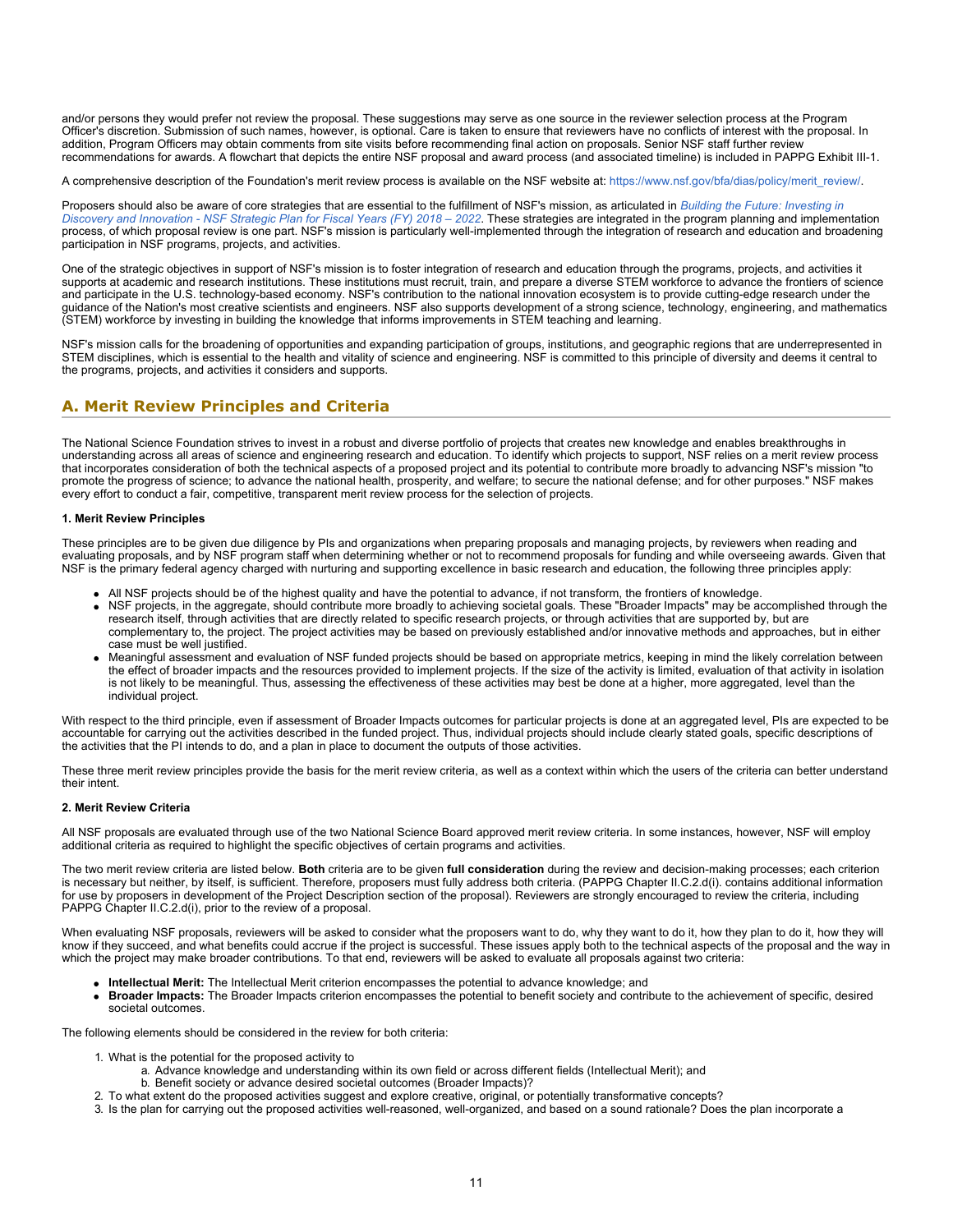mechanism to assess success?

- 4. How well qualified is the individual, team, or organization to conduct the proposed activities?
- 5. Are there adequate resources available to the PI (either at the home organization or through collaborations) to carry out the proposed activities?

Broader impacts may be accomplished through the research itself, through the activities that are directly related to specific research projects, or through activities that are supported by, but are complementary to, the project. NSF values the advancement of scientific knowledge and activities that contribute to achievement of societally relevant outcomes. Such outcomes include, but are not limited to: full participation of women, persons with disabilities, and other underrepresented groups in science, technology, engineering, and mathematics (STEM); improved STEM education and educator development at any level; increased public scientific literacy and public engagement with science and technology; improved well-being of individuals in society; development of a diverse, globally competitive STEM workforce; increased partnerships between academia, industry, and others; improved national security; increased economic competitiveness of the United States; and enhanced infrastructure for research and education.

Proposers are reminded that reviewers will also be asked to review the Data Management Plan and the Postdoctoral Researcher Mentoring Plan, as appropriate.

#### **Additional Solicitation Specific Review Criteria**

In addition to the two NSF review criteria (intellectual merit and broader impacts), additional criteria will be used in the review of all ExpandQISE proposals:

- **Eligibility**: Is the lead institution eligible as one with only nascent or no prior investment in QISE as described in the eligibility criterion? **Participation**: To what extent does the proposal advance the NSF goal of increasing the participation of all members of society in the scientific enterprise?
- **Alignment**: To what extent is the Intellectual Merit of this proposal aligned with at least one of the Focus Areas? To what extent is the proposed workforce development activity aligned with the capacity expansion goals outlined above?
- **Capacity**: Will the proposed efforts lead to an increase in US capacity in the area of QISE by enabling the Lead Institution to develop or expand needed programs, infrastructure and critical mass?
- **External Connection**: Does the proposal contain meaningful leverage of efforts and impacts through close collaboration and cooperation with the external Co-PI, projects, centers and efforts enabled by investments made by NSF, DOE and NIST in the area of QISE?
- **Sustainability** [only in Track 2]: Does the Institutional sustainability Plan offer a clear and convincing path towards increasing capacity, building critical mass and sustainability of efforts beyond the lifetime of the award?

### <span id="page-11-0"></span>**B. Review and Selection Process**

Proposals submitted in response to this program solicitation will be reviewed by Panel Review.

Reviewers will be asked to evaluate proposals using two National Science Board approved merit review criteria and, if applicable, additional program specific criteria. A summary rating and accompanying narrative will generally be completed and submitted by each reviewer and/or panel. The Program Officer assigned to manage the proposal's review will consider the advice of reviewers and will formulate a recommendation.

After scientific, technical and programmatic review and consideration of appropriate factors, the NSF Program Officer recommends to the cognizant Division Director whether the proposal should be declined or recommended for award. NSF strives to be able to tell applicants whether their proposals have been declined or recommended for funding within six months. Large or particularly complex proposals or proposals from new awardees may require additional review and processing time. The time interval begins on the deadline or target date, or receipt date, whichever is later. The interval ends when the Division Director acts upon the Program Officer's recommendation.

After programmatic approval has been obtained, the proposals recommended for funding will be forwarded to the Division of Grants and Agreements for review of business, financial, and policy implications. After an administrative review has occurred, Grants and Agreements Officers perform the processing and issuance of a grant or other agreement. Proposers are cautioned that only a Grants and Agreements Officer may make commitments, obligations or awards on behalf of NSF or authorize the expenditure of funds. No commitment on the part of NSF should be inferred from technical or budgetary discussions with a NSF Program Officer. A Principal Investigator or organization that makes financial or personnel commitments in the absence of a grant or cooperative agreement signed by the NSF Grants and Agreements Officer does so at their own risk.

Once an award or declination decision has been made, Principal Investigators are provided feedback about their proposals. In all cases, reviews are treated as confidential documents. Verbatim copies of reviews, excluding the names of the reviewers or any reviewer-identifying information, are sent to the Principal Investigator/Project Director by the Program Officer. In addition, the proposer will receive an explanation of the decision to award or decline funding.

### <span id="page-11-1"></span>**VII. AWARD ADMINISTRATION INFORMATION**

### <span id="page-11-2"></span>**A. Notification of the Award**

Notification of the award is made to *the submitting organization* by a Grants Officer in the Division of Grants and Agreements. Organizations whose proposals are declined will be advised as promptly as possible by the cognizant NSF Program administering the program. Verbatim copies of reviews, not including the identity of the reviewer, will be provided automatically to the Principal Investigator. (See Section VI.B. for additional information on the review process.)

### <span id="page-11-3"></span>**B. Award Conditions**

An NSF award consists of: (1) the award notice, which includes any special provisions applicable to the award and any numbered amendments thereto; (2) the budget, which indicates the amounts, by categories of expense, on which NSF has based its support (or otherwise communicates any specific approvals or disapprovals of proposed expenditures); (3) the proposal referenced in the award notice; (4) the applicable award conditions, such as Grant General Conditions (GC-1)\*; or Research Terms and Conditions\* and (5) any announcement or other NSF issuance that may be incorporated by reference in the award notice.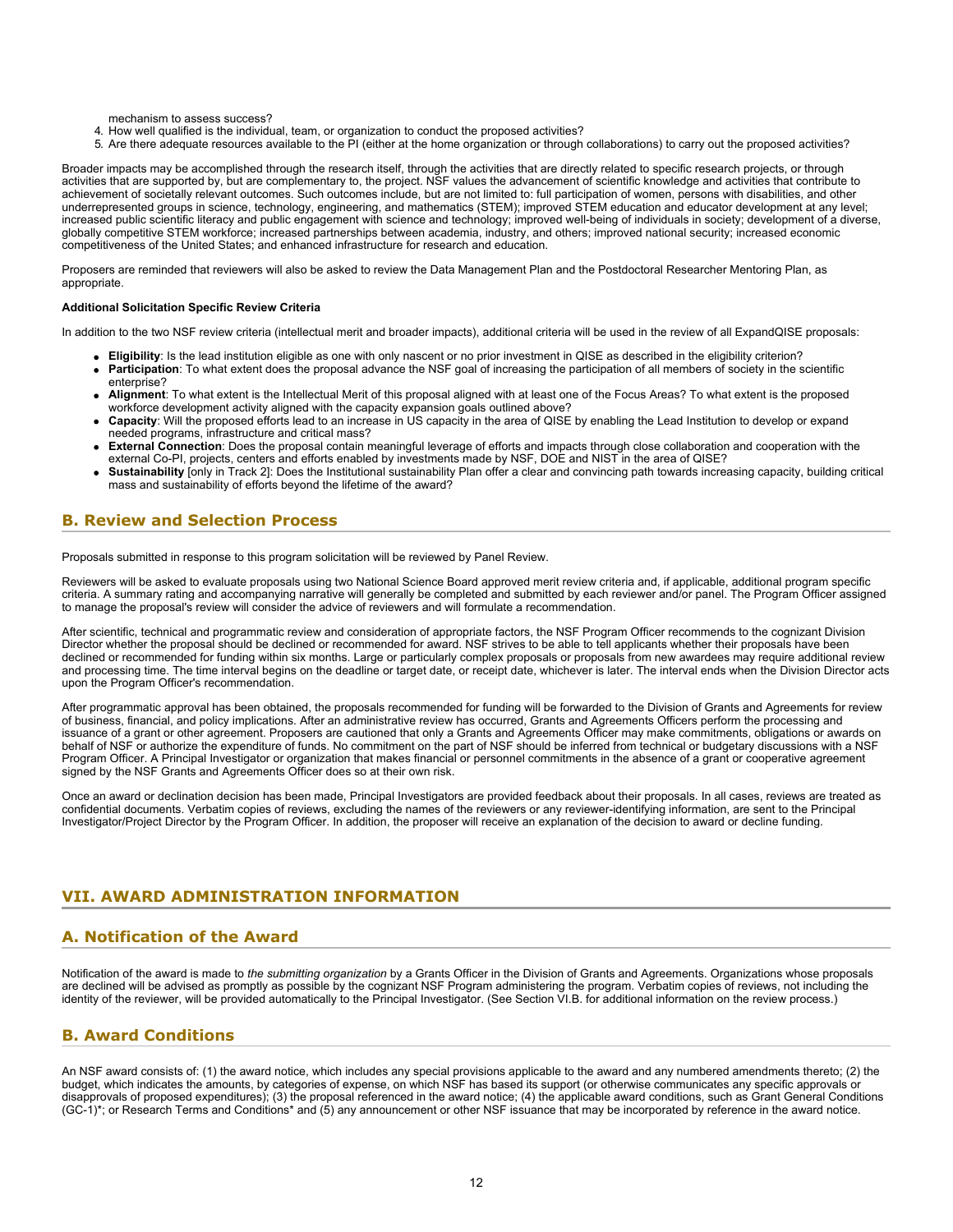Cooperative agreements also are administered in accordance with NSF Cooperative Agreement Financial and Administrative Terms and Conditions (CA-FATC) and the applicable Programmatic Terms and Conditions. NSF awards are electronically signed by an NSF Grants and Agreements Officer and transmitted electronically to the organization via e-mail.

\*These documents may be accessed electronically on NSF's Website at [https://www.nsf.gov/awards/managing/award\\_conditions.jsp?org=NSF](https://www.nsf.gov/awards/managing/award_conditions.jsp?org=NSF). Paper copies may be obtained from the NSF Publications Clearinghouse, telephone (703) 292-8134 or by e-mail from [nsfpubs@nsf.gov.](mailto:nsfpubs@nsf.gov)

More comprehensive information on NSF Award Conditions and other important information on the administration of NSF awards is contained in the NSF *Proposal & Award Policies & Procedures Guide* (PAPPG) Chapter VII, available electronically on the NSF Website at [https://www.nsf.gov/publications/pub\\_summ.jsp?ods\\_key=pappg.](https://www.nsf.gov/publications/pub_summ.jsp?ods_key=pappg)

## <span id="page-12-0"></span>**C. Reporting Requirements**

For all multi-year grants (including both standard and continuing grants), the Principal Investigator must submit an annual project report to the cognizant Program Officer no later than 90 days prior to the end of the current budget period. (Some programs or awards require submission of more frequent project reports). No later than 120 days following expiration of a grant, the PI also is required to submit a final project report, and a project outcomes report for the general public.

Failure to provide the required annual or final project reports, or the project outcomes report, will delay NSF review and processing of any future funding increments as well as any pending proposals for all identified PIs and co-PIs on a given award. PIs should examine the formats of the required reports in advance to assure availability of required data.

PIs are required to use NSF's electronic project-reporting system, available through Research.gov, for preparation and submission of annual and final project reports. Such reports provide information on accomplishments, project participants (individual and organizational), publications, and other specific products and impacts of the project. Submission of the report via Research.gov constitutes certification by the PI that the contents of the report are accurate and complete. The project outcomes report also must be prepared and submitted using Research.gov. This report serves as a brief summary, prepared specifically for the public, of the nature and outcomes of the project. This report will be posted on the NSF website exactly as it is submitted by the PI.

More comprehensive information on NSF Reporting Requirements and other important information on the administration of NSF awards is contained in the *NSF Proposal & Award Policies & Procedures Guide* (PAPPG) Chapter VII, available electronically on the NSF Website at [https://www.nsf.gov/publications/pub\\_summ.jsp?ods\\_key=pappg.](https://www.nsf.gov/publications/pub_summ.jsp?ods_key=pappg)

## <span id="page-12-1"></span>**VIII. AGENCY CONTACTS**

*Please note that the program contact information is current at the time of publishing. See program website for any updates to the points of contact.*

General inquiries regarding this program should be made to:

- Tomasz Durakiewicz, MPS, telephone: (703) 292-4892, email: [tdurakie@nsf.gov](mailto:tdurakie@nsf.gov)
- John D. Gillaspy, MPS, telephone: (703) 292-7173, email: [JGILLASP@nsf.gov](mailto:JGILLASP@nsf.gov)
- Luis A. Cubano, EHR, telephone: (703) 292-7941, email: [lcubano@nsf.gov](mailto:lcubano@nsf.gov)
- Abiodun Ilumoka, EHR, telephone: (703) 292-2703, email: [ailumoka@nsf.gov](mailto:ailumoka@nsf.gov)
- Vinod K. Lohani, EHR, telephone: (703) 292-2330, email: [vlohani@nsf.gov](mailto:vlohani@nsf.gov)
- Wu He, EHR, telephone: (703) 292-7593, email: [wuhe@nsf.gov](mailto:wuhe@nsf.gov)
- Nadia A. El-Masry, ENG, telephone: (703) 292-4975, email: [nelmasry@nsf.gov](mailto:nelmasry@nsf.gov)
- Rosa Lukaszew, ENG, telephone: (703) 292-8103, email: [rlukasze@nsf.gov](mailto:rlukasze@nsf.gov)
- Pinaki Mazumder, CISE, telephone: (703) 292-7375, email: [pmazumde@nsf.gov](mailto:pmazumde@nsf.gov)

For questions related to the use of FastLane or Research.gov, contact:

- FastLane and Research.gov Help Desk: 1-800-673-6188
- FastLane Help Desk e-mail: [fastlane@nsf.gov](mailto:fastlane@nsf.gov)
- Research.gov Help Desk e-mail: [rgov@nsf.gov](mailto:rgov@nsf.gov)

For questions relating to Grants.gov contact:

Grants.gov Contact Center: If the Authorized Organizational Representatives (AOR) has not received a confirmation message from Grants.gov within 48 hours of submission of application, please contact via telephone: 1-800-518-4726; e-mail: [support@grants.gov](mailto:support@grants.gov).

## <span id="page-12-2"></span>**IX. OTHER INFORMATION**

The NSF website provides the most comprehensive source of information on NSF Directorates (including contact information), programs and funding opportunities. Use of this website by potential proposers is strongly encouraged. In addition, "NSF Update" is an information-delivery system designed to keep potential proposers and other interested parties apprised of new NSF funding opportunities and publications, important changes in proposal and award policies and procedures, and upcoming NSF [Grants Conferences](https://www.nsf.gov/bfa/dias/policy/outreach.jsp). Subscribers are informed through e-mail or the user's Web browser each time new publications are issued that match their identified interests. "NSF Update" also is available on [NSF's website](https://www.nsf.gov/cgi-bin/goodbye?https://public.govdelivery.com/accounts/USNSF/subscriber/new?topic_id=USNSF_179).

Grants.gov provides an additional electronic capability to search for Federal government-wide grant opportunities. NSF funding opportunities may be accessed via this mechanism. Further information on Grants.gov may be obtained at [https://www.grants.gov](https://www.grants.gov/).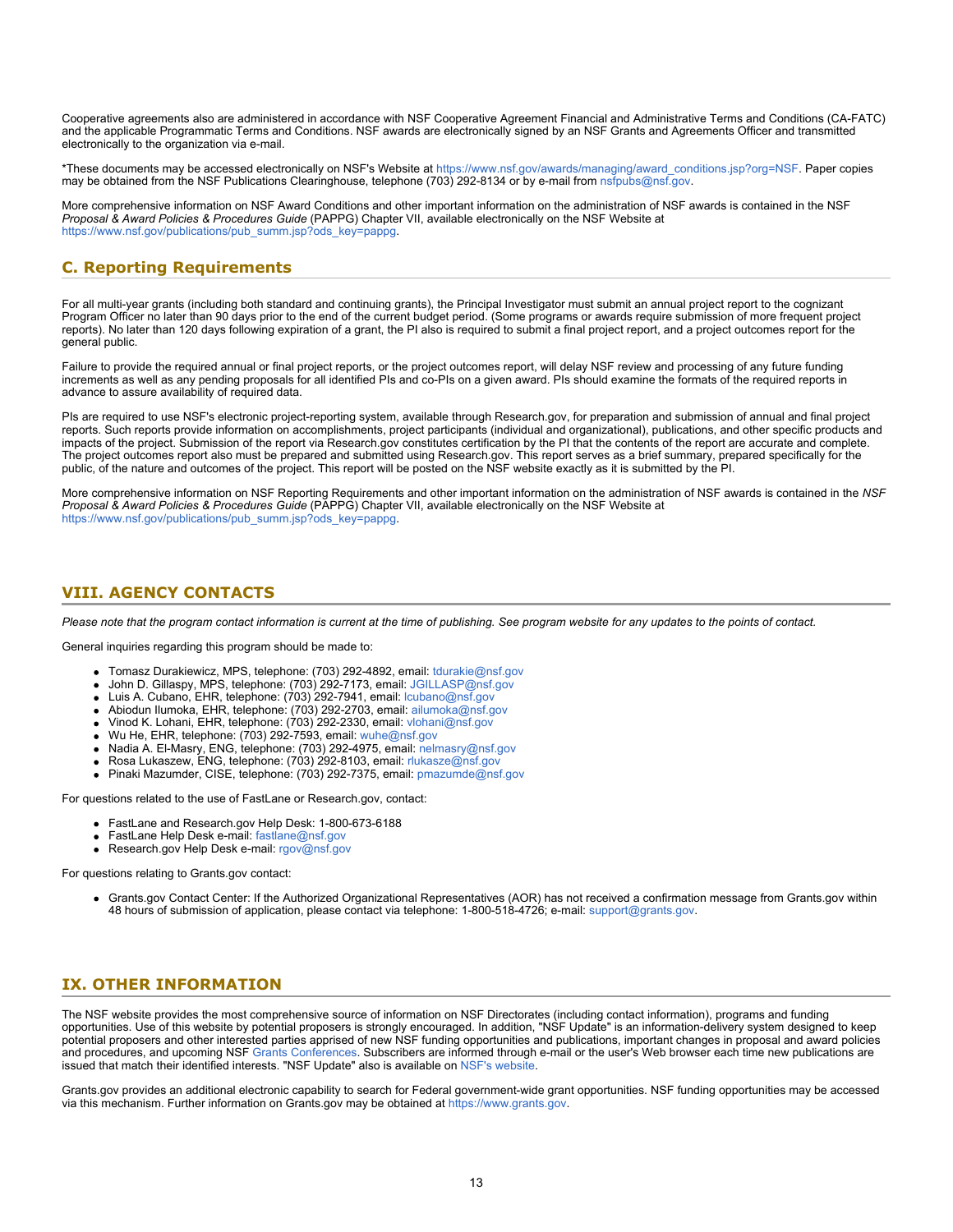## **ABOUT THE NATIONAL SCIENCE FOUNDATION**

The National Science Foundation (NSF) is an independent Federal agency created by the National Science Foundation Act of 1950, as amended (42 USC 1861-75). The Act states the purpose of the NSF is "to promote the progress of science; [and] to advance the national health, prosperity, and welfare by supporting research and education in all fields of science and engineering."

NSF funds research and education in most fields of science and engineering. It does this through grants and cooperative agreements to more than 2,000 colleges, universities, K-12 school systems, businesses, informal science organizations and other research organizations throughout the US. The Foundation accounts for about one-fourth of Federal support to academic institutions for basic research.

NSF receives approximately 55,000 proposals each year for research, education and training projects, of which approximately 11,000 are funded. In addition, the Foundation receives several thousand applications for graduate and postdoctoral fellowships. The agency operates no laboratories itself but does support National Research Centers, user facilities, certain oceanographic vessels and Arctic and Antarctic research stations. The Foundation also supports cooperative research between universities and industry, US participation in international scientific and engineering efforts, and educational activities at every academic level.

*Facilitation Awards for Scientists and Engineers with Disabilities* (FASED) provide funding for special assistance or equipment to enable persons with disabilities to work on NSF-supported projects. See the *NSF Proposal & Award Policies & Procedures Guide* Chapter II.E.6 for instructions regarding preparation of these types of proposals.

The National Science Foundation has Telephonic Device for the Deaf (TDD) and Federal Information Relay Service (FIRS) capabilities that enable individuals with hearing impairments to communicate with the Foundation about NSF programs, employment or general information. TDD may be accessed at (703) 292- 5090 and (800) 281-8749, FIRS at (800) 877-8339.

The National Science Foundation Information Center may be reached at (703) 292-5111.

The National Science Foundation promotes and advances scientific progress in the United States by competitively awarding grants and cooperative agreements for research and education in the sciences, mathematics, and engineering.

To get the latest information about program deadlines, to download copies of NSF publications, and to access abstracts of awards, visit the NSF Website at [https://www.nsf.gov](https://www.nsf.gov/)

| • Location:                                            | 2415 Eisenhower Avenue, Alexandria, VA 22314 |
|--------------------------------------------------------|----------------------------------------------|
| • For General Information<br>(NSF Information Center): | (703) 292-5111                               |
| • TDD (for the hearing-impaired):                      | (703) 292-5090                               |
| • To Order Publications or Forms:                      |                                              |
| Send an e-mail to:                                     | nsfpubs@nsf.gov                              |
| or telephone:                                          | (703) 292-8134                               |
| • To Locate NSF Employees:                             | (703) 292-5111                               |
|                                                        |                                              |

## **PRIVACY ACT AND PUBLIC BURDEN STATEMENTS**

The information requested on proposal forms and project reports is solicited under the authority of the National Science Foundation Act of 1950, as amended. The information on proposal forms will be used in connection with the selection of qualified proposals; and project reports submitted by awardees will be used for program evaluation and reporting within the Executive Branch and to Congress. The information requested may be disclosed to qualified reviewers and staff assistants as part of the proposal review process; to proposer institutions/grantees to provide or obtain data regarding the proposal review process, award decisions, or the administration of awards; to government contractors, experts, volunteers and researchers and educators as necessary to complete assigned work; to other government agencies or other entities needing information regarding applicants or nominees as part of a joint application review process, or in order to coordinate programs or policy; and to another Federal agency, court, or party in a court or Federal administrative proceeding if the government is a party. Information about Principal Investigators may be added to the Reviewer file and used to select potential candidates to serve as peer reviewers or advisory committee members. See [System of Record Notices](https://www.nsf.gov/privacy/), [NSF-50,](https://www.nsf.gov/policies/records/NSF-50_Principal_Investigator_Proposal_File_and_Associated_Records.pdf) "Principal Investigator/Proposal File and Associated Records," and [NSF-51,](https://www.nsf.gov/policies/SOR_PA_NSF-51_Reviewer_Proposal_File.pdf) "Reviewer/Proposal File and Associated Records." Submission of the information is voluntary. Failure to provide full and complete information, however, may reduce the possibility of receiving an award.

An agency may not conduct or sponsor, and a person is not required to respond to, an information collection unless it displays a valid Office of Management and Budget (OMB) control number. The OMB control number for this collection is 3145-0058. Public reporting burden for this collection of information is estimated to average 120 hours per response, including the time for reviewing instructions. Send comments regarding the burden estimate and any other aspect of this collection of information, including suggestions for reducing this burden, to:

Suzanne H. Plimpton Reports Clearance Officer